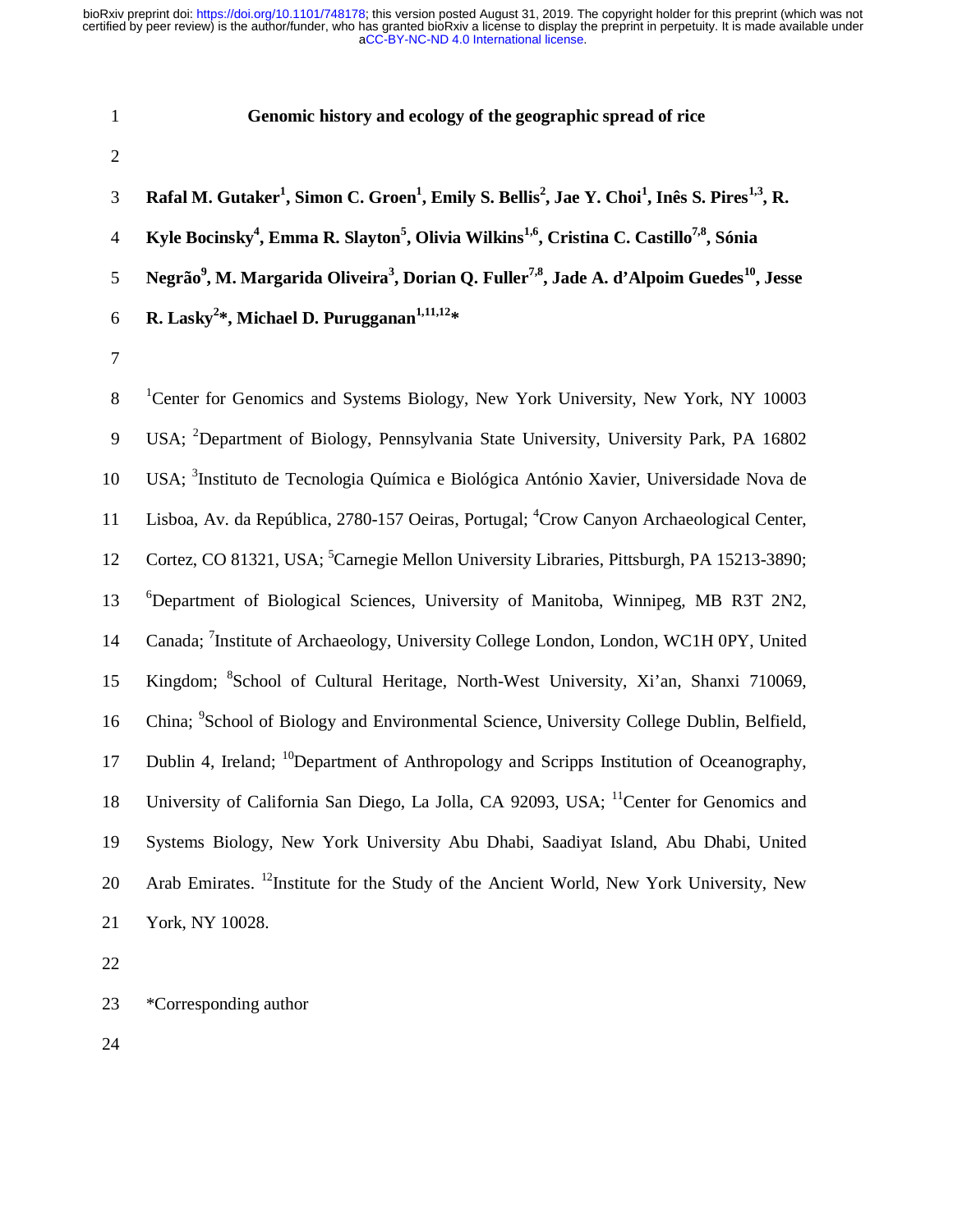25 **Keywords**: domestication, crop evolution, diversification, paleoclimate, archaeobotany,

26 admixture analysis, coalescence, *Oryza sativa* 

27

### 28 **ABSTRACT**

29 Rice (*Oryza sativa*) is one of the world's most important food crops. We reconstruct 30 the history of rice dispersal in Asia using whole-genome sequences of >1,400 landraces, 31 coupled with geographic, environmental, archaeobotanical and paleoclimate data. We also 32 identify extrinsic factors that impact genome diversity, with temperature a leading abiotic 33 factor. Originating ~9,000 years ago in the Yangtze Valley, rice diversified into temperate 34 and tropical japonica during a global cooling event ~4,200 years ago. Soon after, tropical rice 35 reached Southeast Asia, where it rapidly diversified starting ~2,500 yBP. The history of 36 indica rice dispersal appears more complicated, moving into China ~2,000 yBP. 37 Reconstructing the dispersal history of rice and its climatic correlates may help identify 38 genetic adaptation associated with the spread of a key domesticated species.

39

## 40 **One sentence summary**

41 We reconstructed the ancient dispersal of rice in Asia and identified extrinsic factors that 42 impact its genomic diversity.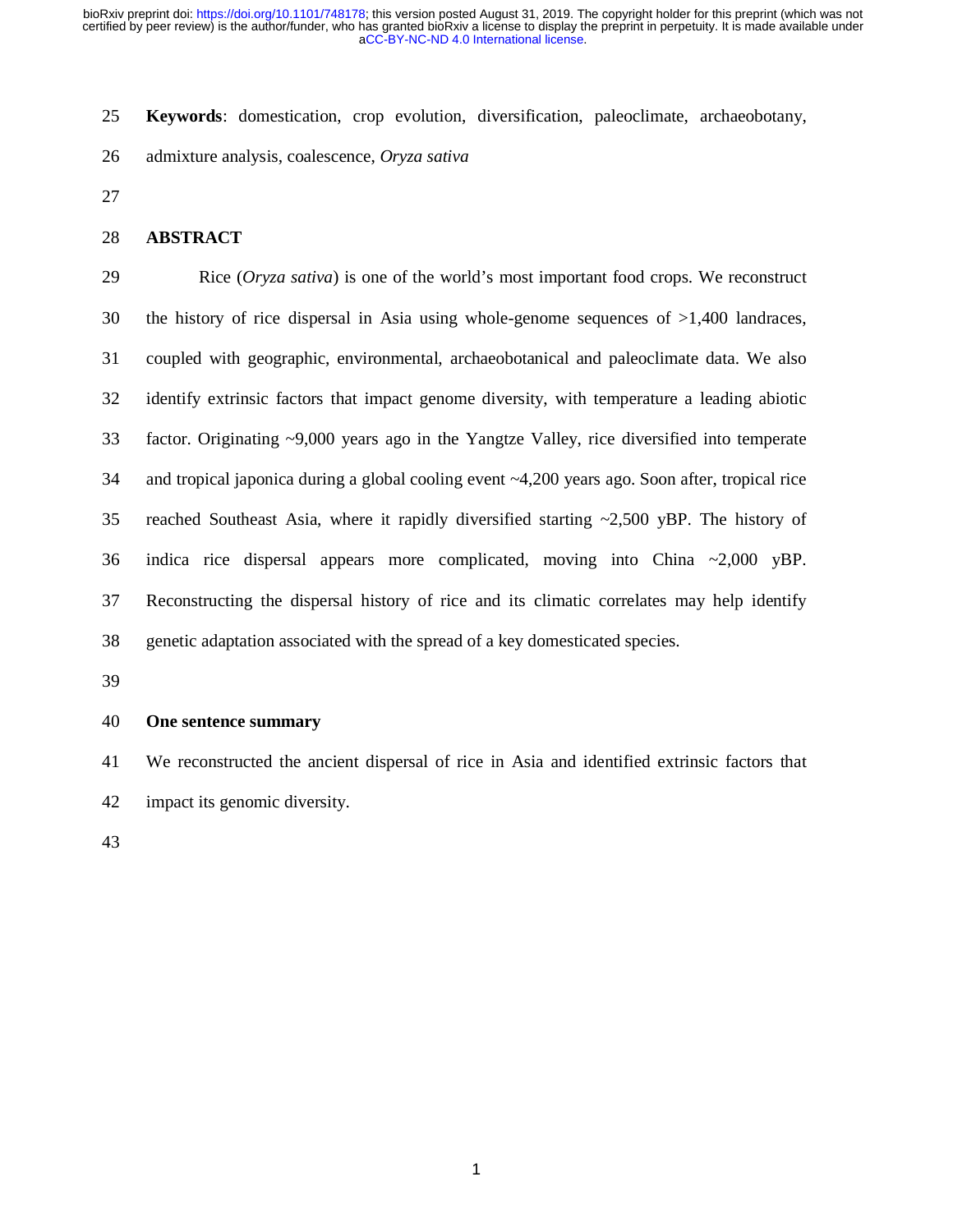44 Rice (*Oryza sativa* L*.*) is a major staple crop, providing > 20% of calories for more 45 than half of the human population. Domesticated rice encompasses genetically distinct 46 populations grown in sympatry, including major subgroups japonica and indica (sometimes 47 recognized as subspecies), as well as geographically more restricted *circum*-aus, and *circum*-48 basmati rices (*1*, *2*). It is mainly cultivated in monsoon Asia, but rice is distributed across a 49 wide latitudinal range, spanning tropical and temperate zones of Asia, likely requiring local 50 water, temperature and photoperiod adaptation. Rice is grown in lowland ecosystems under 51 paddy, deepwater, or seasonal flood conditions, as well as in upland rainfed areas (*3*).

52 Archaeological evidence (*4*–*6*) indicates that cultivation of japonica rice began ~9,000 53 years before present (yBP) in the lower Yangtze Valley, while proto-indica rice cultivation 54 started >5,000 yBP in the lower Ganges valley (*7*). Archaeological (*8*) and most population 55 genetic analyses (*9*–*11*) suggest that important domestication alleles have a single origin in 56 japonica rice in East Asia. The spread of japonica to South Asia ~4,000 years ago led to 57 introgression of domestication alleles into proto-indica or local *O. nivara* populations and the 58 emergence of indica rice (*9*–*11*). From the Yangtze and Ganges Valleys, respectively, 59 japonica and indica dispersed across much of Asia over the last 5 millennia, providing 60 sustenance for emerging Neolithic communities in East, Southeast and South Asia (*12*).

61 Archaeological data shows the general directionality of rice dispersal (*7*, *13*); the 62 details of dispersal routes, times, and the environmental forces that shaped dispersal patterns, 63 however, remain unknown. Here, we undertake population genomic analyses to examine 64 environmental factors associated with the geographic distribution of rice diversity, and 65 reconstruct the ancient dispersal of rice in Asia. Together with archaeobotanical, 66 paleoclimatic and historical data, genomic data allows a robust reconstruction of the dispersal 67 history of *Oryza sativa*.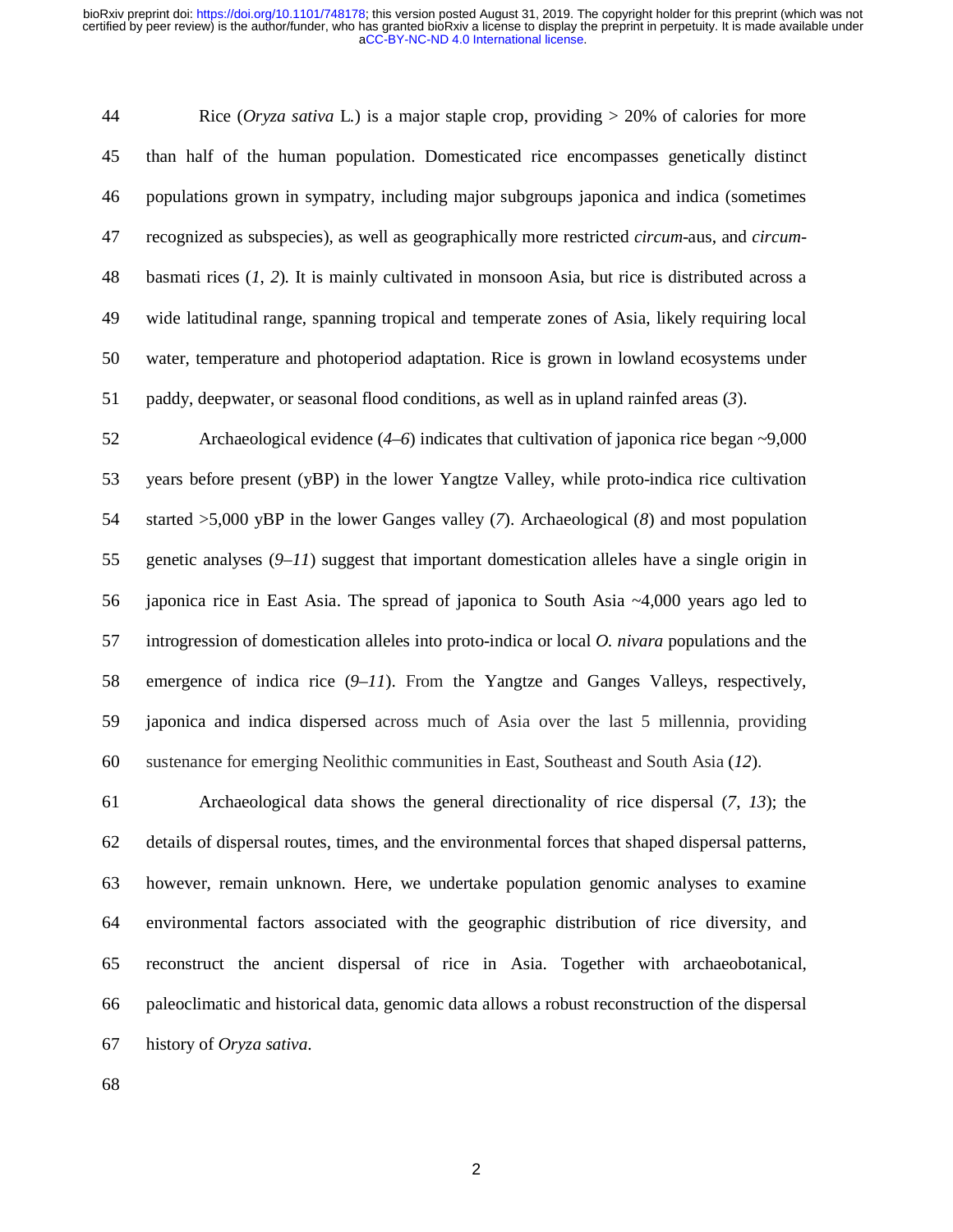69 *Structure of rice genomic diversity.* We obtained whole genome re-sequencing data from 70 rice landraces/traditional varieties across a wide geographical distribution in Asia. Our 71 sample set includes 1,265 samples from the Rice 3K Genome Project (*1*) and additional 178 72 landraces sequenced for this study (Supplementary Table 1); the panel consists of 833 indica, 73 372 japonica, 165 *circum*-aus, 42 *circum*-basmati, and 31 unclassified samples. We identified 74  $\sim$  9.78 million single nucleotide polymorphisms (SNPs) with 9.63x mean coverage (s.d. = 75 5.03), which we used in subsequent analyses (Supplementary Fig. 1).

76 Analysis of molecular variance (AMOVA) indicated that subspecies affiliation 77 explained >36% of the total variation [AMOVA, permutation *P* < 0.001](*14*), congruent with 78 results from multidimensional scaling (MDS) of genomic distances (Supplementary Fig. 2a). 79 Only japonica and indica have wide geographic distributions (Fig. 1 a and b; Supplementary 80 Fig. 3), and AMOVA of these two subspecies  $(n=1,205)$  revealed that genomic variance is 81 explained by subspecies ( $r^2 = 0.32$ , permutation *P* < 0.001), country of origin ( $r^2 = 0.11$ , *P* < 82  $0.001$ ) and their interaction ( $r^2 = 0.06$ ,  $P < 0.001$ ). Landraces with mixed ancestry (n=154) 83 were excluded using silhouette scores (Supplementary Fig. 2b); henceforth, we analysed 84 these two subspecies independently.

We find support for isolation-by-distance (IBD) in japonica  $(r^2 = 0.294, P < 0.001)$ 86 and indica  $(r^2 = 0.265, P < 0.001)$  [Supplementary Fig. 4]. Geographic distance explains 87 genetic distance much less in the Malay Archipelago (*i.e.* islands SE Asia) compared to 88 mainland Asia, suggesting a stronger effect of local migration barriers on island IBD 89 (Supplementary Fig. 5). Effective migration surfaces (*15*) identified geographic barriers for 90 dispersal over the Hengduan Mountains which separate China from South/Southeast Asia, 91 and the South China Sea which reduces movement between Borneo/Philippines and mainland 92 Southeast Asia (Fig. 1c and d; Supplementary Fig. 6). For human-dispersed species such as 93 crops, genetic distances may correlate better with travel resistance, meant to capture cost-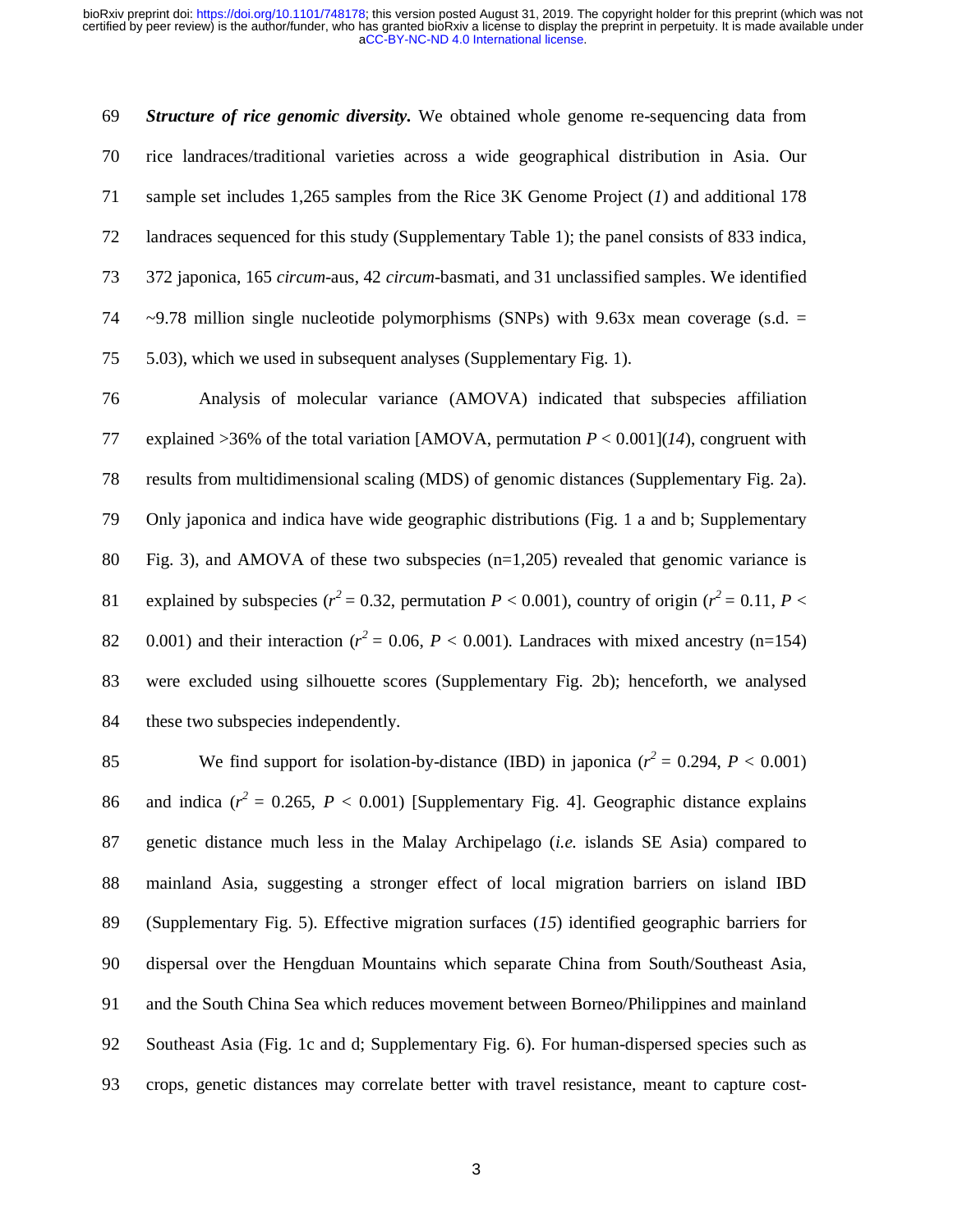| 94 | effective migration by humans. An isolation-by-resistance (IBR) model, using estimated                                     |
|----|----------------------------------------------------------------------------------------------------------------------------|
| 95 | human-associated land and marine travel times $(16)$ , is a better explanation than the IBD                                |
| 96 | model for japonica landrace genetic distances based on Akaike Information Criterion (island                                |
| 97 | $\Delta AIC = -34$ , mainland $\Delta AIC = -17$ , but not for indica (island $\Delta AIC = +51$ , mainland $\Delta AIC =$ |
| 98 | $+611$ [Supplementary Fig. 5)].                                                                                            |

99

# 100 *Factors associated with spatial genomic structure.*

101 We used redundancy analysis (RDA) to partition genomic variance (*17*) associated with 22 102 different variables that include climatic and edaphic conditions, as well as interactions with 103 humans and wild relatives (Supplementary Table 1). We assume that while environments in 104 localities fluctuate over time, current genome diversity may be determined both by current 105 environment as well as long-term evolutionary history. SNP variation is better explained by 106 our predictors for japonica (adjusted  $r^2 = 0.363$ ; Fig. 1e) than indica (adjusted  $r^2 = 0.164$ ; Fig. 107 1f). Associations between predictor sets and SNPs are substantially collinear with each other. 108 For japonica and indica, travel time and geographic distance, respectively, explain most SNP 109 variation (adjusted  $r^2 = 0.326$  and  $r^2 = 0.146$ ), followed by abiotic conditions, language 110 groups, culinary properties (*i.e*., cooked grain stickiness), and genetic composition of 111 proximal wild rice populations (Figs. 1e and f; Supplementary Fig. 7). Among abiotic 112 variables for japonica, temperature explains the greatest portion of SNP variation (adjusted  $r^2$ 113 = 0.180), followed by moisture ( $r^2 = 0.086$ ) and soil characteristics ( $r^2 = 0.081$ ). Similarly, 114 temperature explains the most SNP variation in indica  $(r^2 = 0.064)$ , followed by soil 115 characteristics ( $r^2 = 0.038$ ) and moisture ( $r^2 = 0.036$ ) (Supplementary Fig. 7), although these 116 factors have weaker explanatory power in indica compared to japonica.

117 The first two RDA axes of environment-associated SNP variation (*18*) separated 118 japonica landraces consistent with geography (Fig. 1g), recapitulating results using total SNP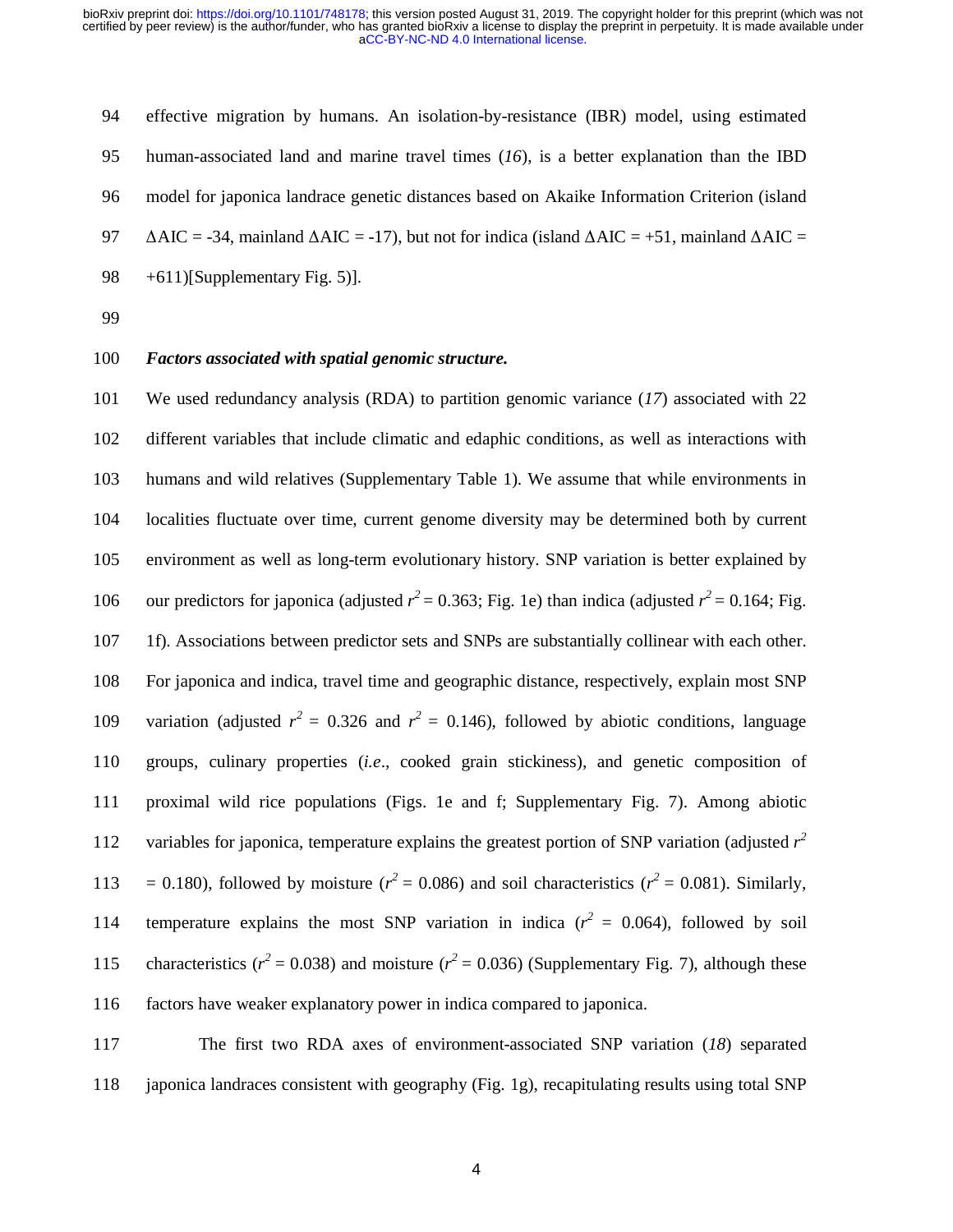119 variation (Supplementary Fig. 8a). Temperate japonica landraces from northern latitudes are 120 most strongly identified by alleles associated with high coefficient of inter-annual variation in 121 growing degree days, and low minimum temperatures early in the growing season (Fig. 1g; 122 Supplementary Fig. 9a). Temperate landraces from upland rainfed ecosystems are further 123 characterized by alleles associated with inter-annual variation in precipitation.

124 For indica, the first two axes also grouped individuals by their geographic origins 125 (Fig. 1h; Supplementary Fig. 8b). Similar to japonica, indica Malay Archipelago genotypes 126 are characterized by alleles associated with high precipitation prior to the growing season. 127 Mainland Southeast Asian genotypes are characterized by alleles associated with warm 128 minimum growing season temperatures and presence of nearby freshwater sources (Fig. 1h; 129 Supplementary Fig. 9b). The latter contrasts with indica from China and most of India, where 130 irrigation is common and there is less reliance on natural water sources (*19*)(Supplementary 131 Table 1). Finally, genotypes in South India are identified by alleles associated with inter-132 annual variation in precipitation.

133

134 *Discrete subpopulations within japonica and indica***.** We clustered landraces based on 135 genomic distances by partitioning-around-medoids [PAM](*20*), identifying the number of 136 discrete clusters (K) using silhouette scores (*21*) [see Methods]. This discretization procedure 137 removed genetic gradients between subpopulations (Fig. 2a and 2d; Supplementary Figs. 10 138 and 11). We compared PAM clusters to those from the ADMIXTURE algorithm (*22*). 139 Silhouette filtering removed individuals with spurious subpopulation assignments 140 (Supplementary Figs. 12 and 13). In general, the clustering fit using silhouette scores is 141 greater for japonica than indica (Supplementary Fig. 14). We find consistently higher  $F_{ST}$ 142 values among japonica subpopulations (Supplementary Fig. 15), suggesting less migration 143 compared to indica. Finally, subpopulations of both subspecies clearly correspond with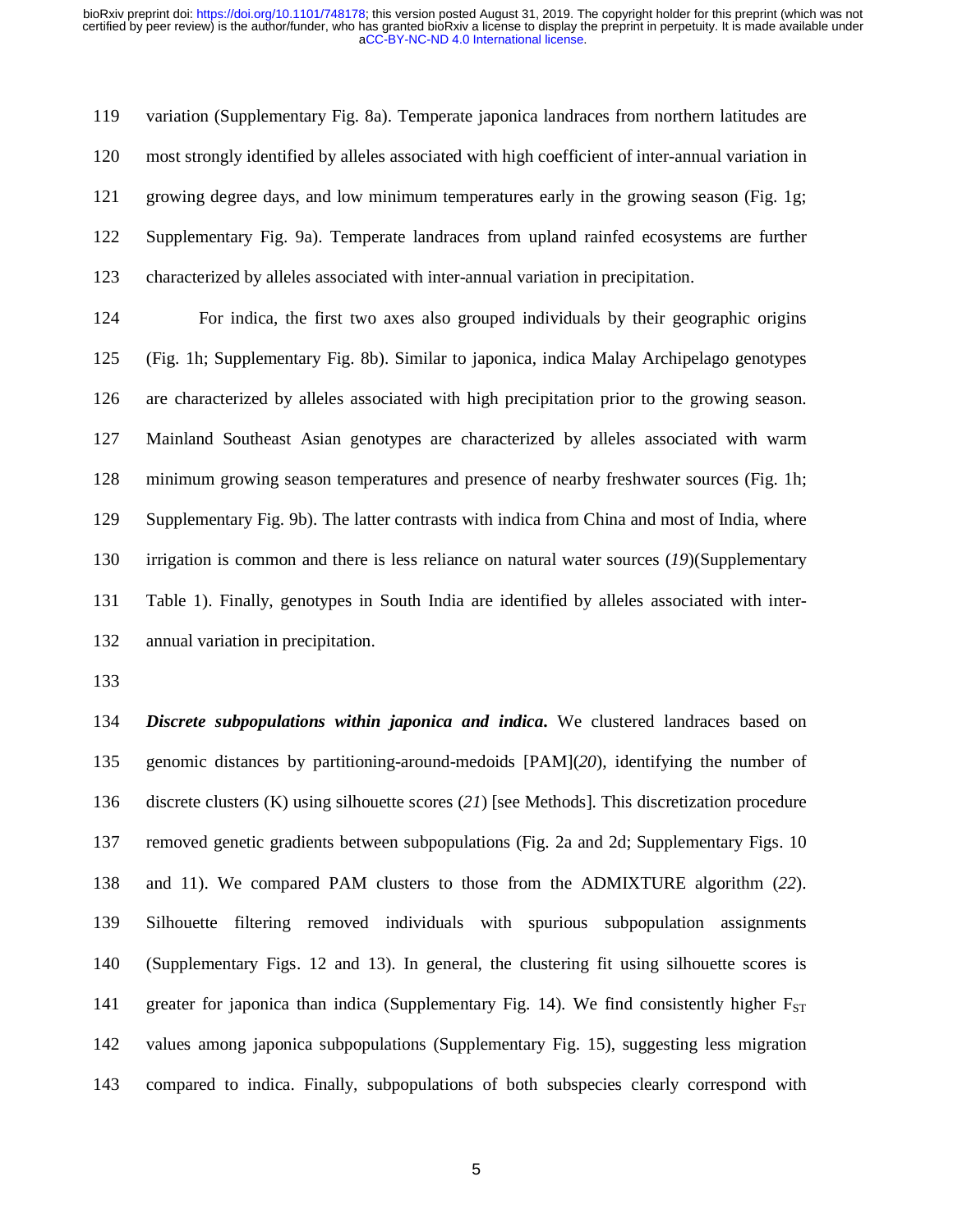144 geography (Fig. 2b and 2e; Supplementary Figs. 10 and 11), suggesting that contemporary

- 145 rice landraces retain genomic signals of past dispersal across Asia.
- 146

147 *Relationships between japonica subpopulations*. We modelled subpopulation relationships 148 separately for japonica and indica using the admixture graph framework (*23*). We 149 reconstructed relationships between japonica subpopulations at  $k = 2$  to 9 considering graphs 150 with population f-statistic z-scores <3. Throughout all k levels, we find two similar and 151 consistent graph topologies (Fig. 2c; Supplementary Fig. 16), which we used to infer 152 dispersal routes of japonica.

153 As expected (2), at  $k = 2$  we observe divergence between lowland temperate varieties 154 in Northeast Asia (Korea, Japan, China and Taiwan) and tropical varieties from the Malay 155 Archipelago (Malaysia, Philippines and Indonesia). At  $k = 3$ , we find a major lineage of 156 tropical upland japonica in mainland Southeast Asia as sister group to Malay Archipelago 157 landraces or from admixture with an ancestral temperate lineage (Supplementary Figs. 10 and 158 16). At higher k, these mainland Southeast Asian upland landraces always incorporates 159 admixture from an ancestral temperate japonica population (see below).

160 At  $k = 4$  we observe separation of primarily Indonesian from Philippine and Bornean 161 landraces. Subsequently, at  $k = 5$ , upland temperate japonica in Northeast Asia emerges as an 162 admixture between lowland temperate and upland tropical varieties. Further increase of k 163 allows separation of distinct Malay Archipelago subpopulations: a small subpopulation 164 associated with the Philippines splits first, followed by a subpopulation in the Indonesian 165 island of Java. Subsequent divisions among Malay Archipelago subpopulations are not fully 166 resolved (Supplementary Fig. 16). Nevertheless, at k = 8, we identify a Bhutanese 167 subpopulation closely related to upland Laotian landraces, and may represent a relict 168 descendant population of the first early split in tropical japonica.

 $\sim$  6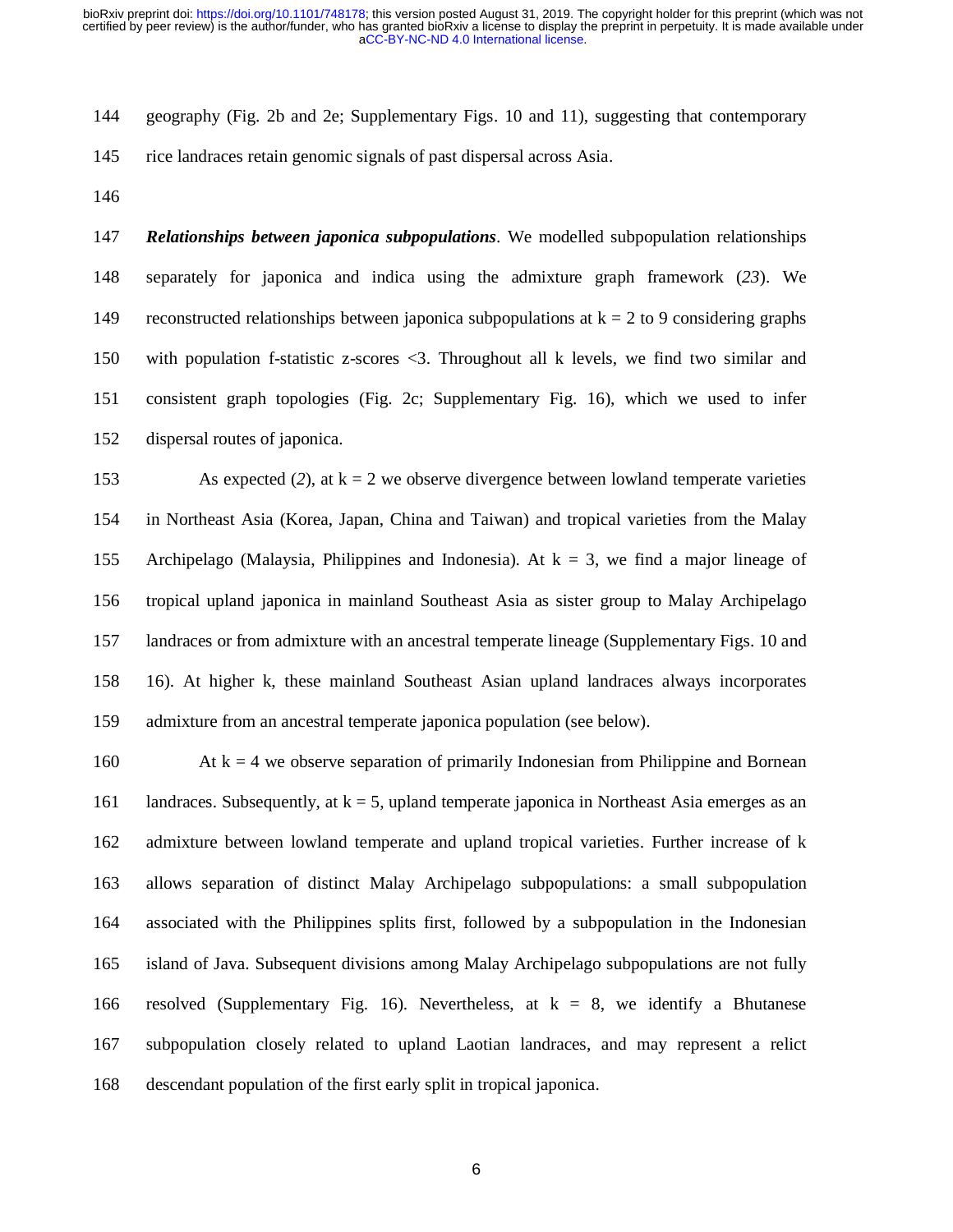169

170 *The rise of temperate japonica*. Combining genomic, geographic, archaeological and 171 paleoenvironmental data, we reconstructed routes and timing of the ancient dispersal of rice 172 in Asia. Japonica represents the first domesticated *O. sativa* (*9*–*11*), and its tropical form was 173 cultivated in eastern China between the Yangtze and the Huang He (Yellow) river valleys 174 (*13*). This occurred during the Holocene Climate Optimum (HCO), a period of increased 175 monsoon activity and warmer temperatures between ~9,000 and 4,000 yBP (*24*, *25*); this 176 coincides with the rise in frequency of non-shattering rice from ~20% just after 8,000 yBP to 177 fixation at ~5,000 yBP (*5*, *6*).

178 The first major population divergence in japonica separates temperate from tropical 179 landraces (Supplementary Figs. 10 and 16). Using sequentially Markovian coalescent 180 (SMC++), we estimated a cross-coalescence split time between temperate and tropical 181 japonica at ~5,000 to 1,500 years ago, with 75% of estimates between ~4,100 to 2,500 years 182 ago (Fig. 3a; Supplementary Fig. 17). Using dated archaeobotanical rice remains (*13*), we 183 note that rice agriculture spread north- and eastward along the Huang He river (*26*) and 184 westward into the Chengdu Plains and the Southwest China Highlands between ~5,000 to 185 4,000 yBP (*27*–*29*)(Fig. 3b; Supplementary Fig. 18). During a minor climatic cooling event at 186 ~5,000 yBP, rice appears maladapted in parts of eastern China (*30*). In the Shandong 187 Peninsula, rice disappeared by 5,000 yBP and briefly re-emerged 4,500 yBP as a short-188 grained variety similar to contemporary temperate japonicas (*31*). A global temperature 189 decrease that followed the HCO at ~4,200 years ago, the '4.2k event' (*24*, *25*), resulted in 190 waning rice agriculture in East China and strong pressure for japonica to adapt to a temperate 191 environment (*31*). Congruent with this, we observe that the highest density of estimated 192 temperate japonica split times start at ~4,100 years ago (Fig. 3a; Supplementary Fig. 17).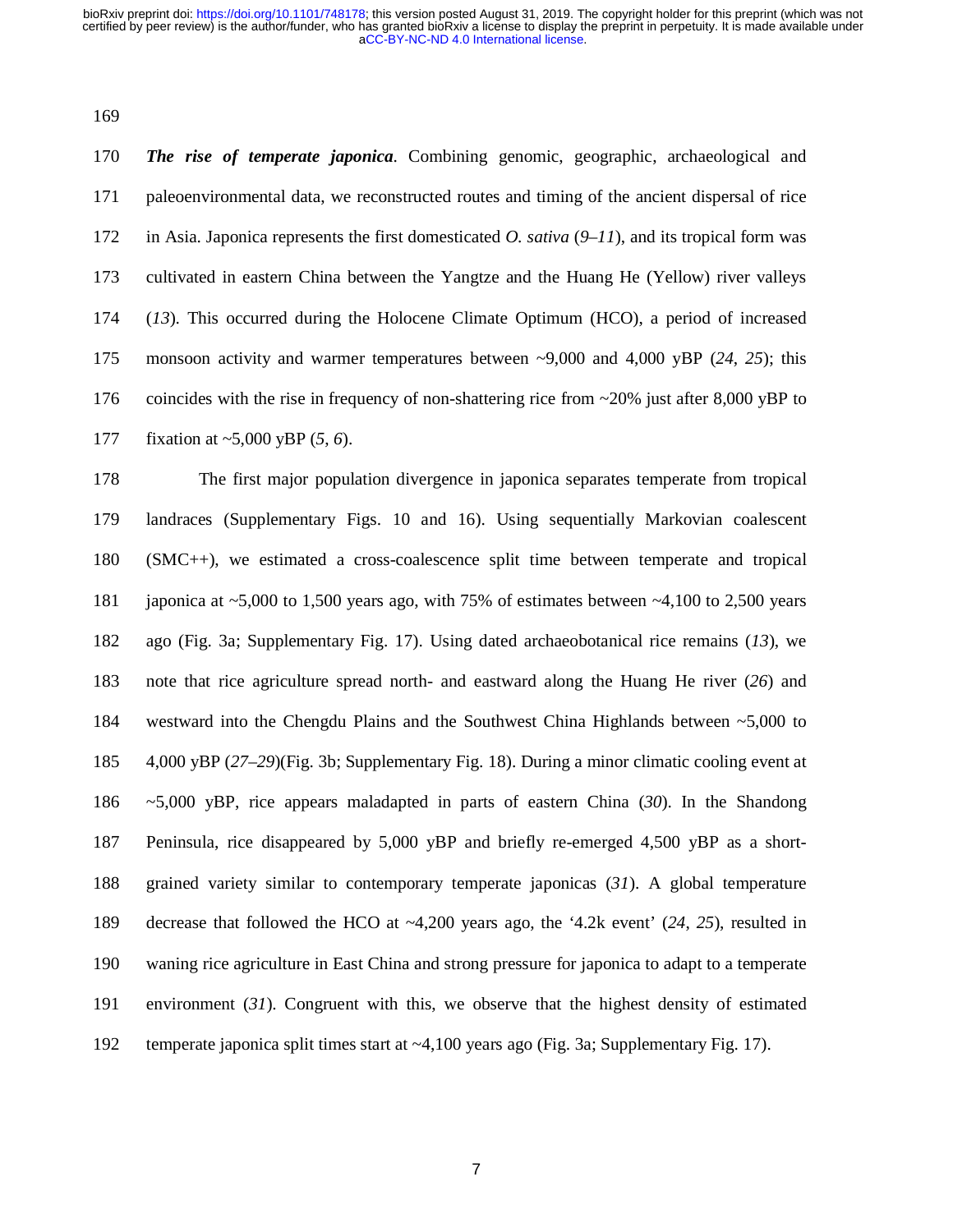193 Temperate adaptation created opportunity for northeastern dispersal of japonica in 194 Asia. From our demographic analysis of temperate japonica we note a ~5-10-fold Ne 195 reduction between ~3,500 to 3,000 yBP (Fig. 3c; Supplementary Fig. 19), which we interpret 196 as a founder bottleneck during expansion to its new temperate niche. Indeed, this is consistent 197 with archaeological dates for the introduction of rice agriculture to Korea (*32*, *33*) and Japan 198 following decrease in rice remains in Eastern China (Supplementary Fig. 18).

199

200 *The southward spread of japonica*. Throughout the HCO, tropical japonica was cultivated in 201 eastern China; its contemporary descendants however, are grown predominantly in Southeast 202 Asia (*1*), and we indeed find that Southeast Asian subpopulations descend from the tropical 203 lineage that diverged from temperate japonica. Demography reconstruction at  $k = 2-4$  shows 204 that tropical japonica lineage experienced a ~50-100-fold population (Ne) contraction 205 between ~4,500 to 4,000 yBP, and partial Ne recovery starting ~2,500 yBP (Fig. 3d, 206 Supplementary Fig. 19). The population contraction in tropical japonica is contemporaneous 207 with the 4.2k event, raising the possibility that cooling explains the collapse of tropical rice 208 cultivation in East Asia and its southern relocation. This coincides with the arrival of rice in 209 the far south of China ~4,500 yBP and a shift to rainfed, upland cultivation (*34*).

210 Given the importance of temperature in shaping japonica genomic diversity across its 211 geographic distribution (Fig. 1g), we used a thermal niche model (*35*) based on 212 reconstruction of Holocene temperatures (*36*) to estimate the probability of tropical rice 213 cultivation in different areas during the post-HCO period (Fig. 3e; Supplementary Fig. 20). 214 Survival probabilities of tropical japonica between ~4,400 and 3,500 yBP dropped 215 dramatically in eastern China and high-altitude South China (survival probability < 50%) 216 compared to Southeast Asia [survival probability > 90%](Fig. 3e; Supplementary Video 1).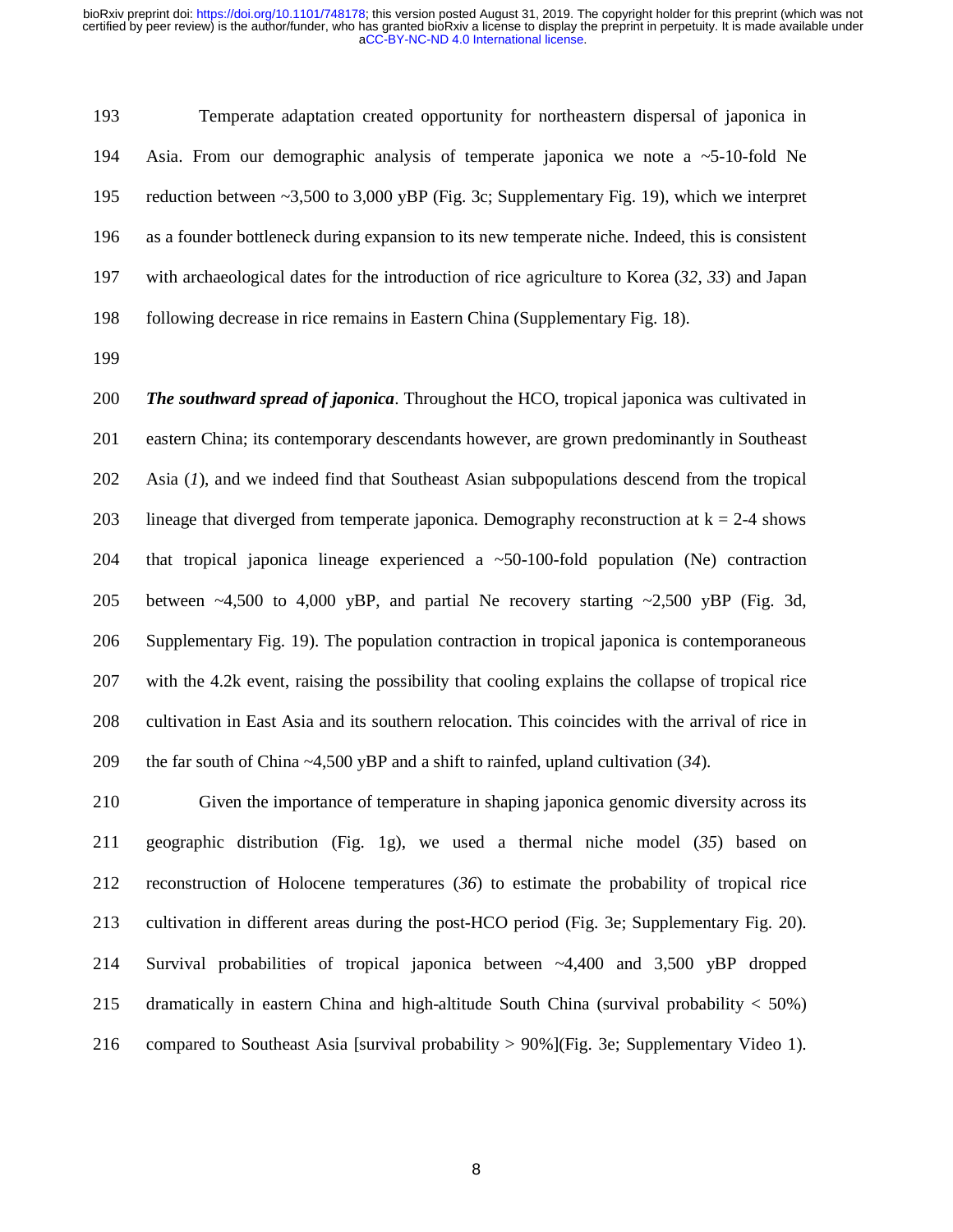217 Indeed, after the cooling period we observe high densities of archaeological rice remains in

218 Southeast Asia (Fig. 3b; Supplementary Fig. 18).

219 After the HCO, rice dispersed from China to Southeast Asia into Laos and Bhutan, 220 and through maritime routes to the Philippines, Malaysia and Indonesia. In our admixture 221 graph analysis, we find an early split in the tropical lineage that separates Bhutan and Laos 222 upland rice from rice in the Malay Archipelago (Fig. 2c). From coalescence analyses we 223 observe a ~50-100-fold population contraction in the remote upland (Bhutan) rice population 224 between ~4,000 and 3,000 yBP (Fig. 4; Supplementary Fig. 19), which may arise from a 225 bottleneck associated with population movements into these new areas. Emergence of upland 226 rice in Laos and Bhutan coincides in time and space with widespread establishment of rainfed 227 rice agriculture in mainland Southeast Asia, ~4,000 yBP (*12*, *37*) and dispersal of metallurgy 228 traditions from Bronze Age Yunnan, ~3,500 yBP southwards to Thailand by ~3,000 yBP (*38*, 229 *39*). Subsequent agricultural intensification of rice production took place from ~2,500 to 230 1,500 yBP and included evolution of irrigation systems in present-day Thailand (*40*). 231 Consistent with these, ancient human DNA studies in Southeast Asia report two farmer-232 associated migration events from East Asia, one at least 4,000 years ago and a second before 233 2,000 yBP (*41*, *42*).

234 Our analysis also shows an ~5-10-fold Ne decrease in the Malay archipelago between 235 ~3,000 and 2,500 yBP, and based on cross-coalescence analyses, divergence between 236 mainland and Malay Archipelago rice occurred between ~3,000 to 1,500 years ago (75% of 237 estimates in ~2,500 to 1,600 yBP) [Fig. 4; Supplementary Fig. 19]. Distinct island 238 populations in the Malay Archipelago diverged at around a similar timeframe, in an interval 239 from ~3,000 to 1,000 years ago (75% estimates fall between ~2,500 and 1,500 yBP). This 240 period coincides with dispersal of Dong Son drums in the Malay Archipelago  $\left(\sim 2,400\right)$  years 241 ago) (*38*, *43*), and suggests maritime dispersal of rice from a North Vietnam hub within the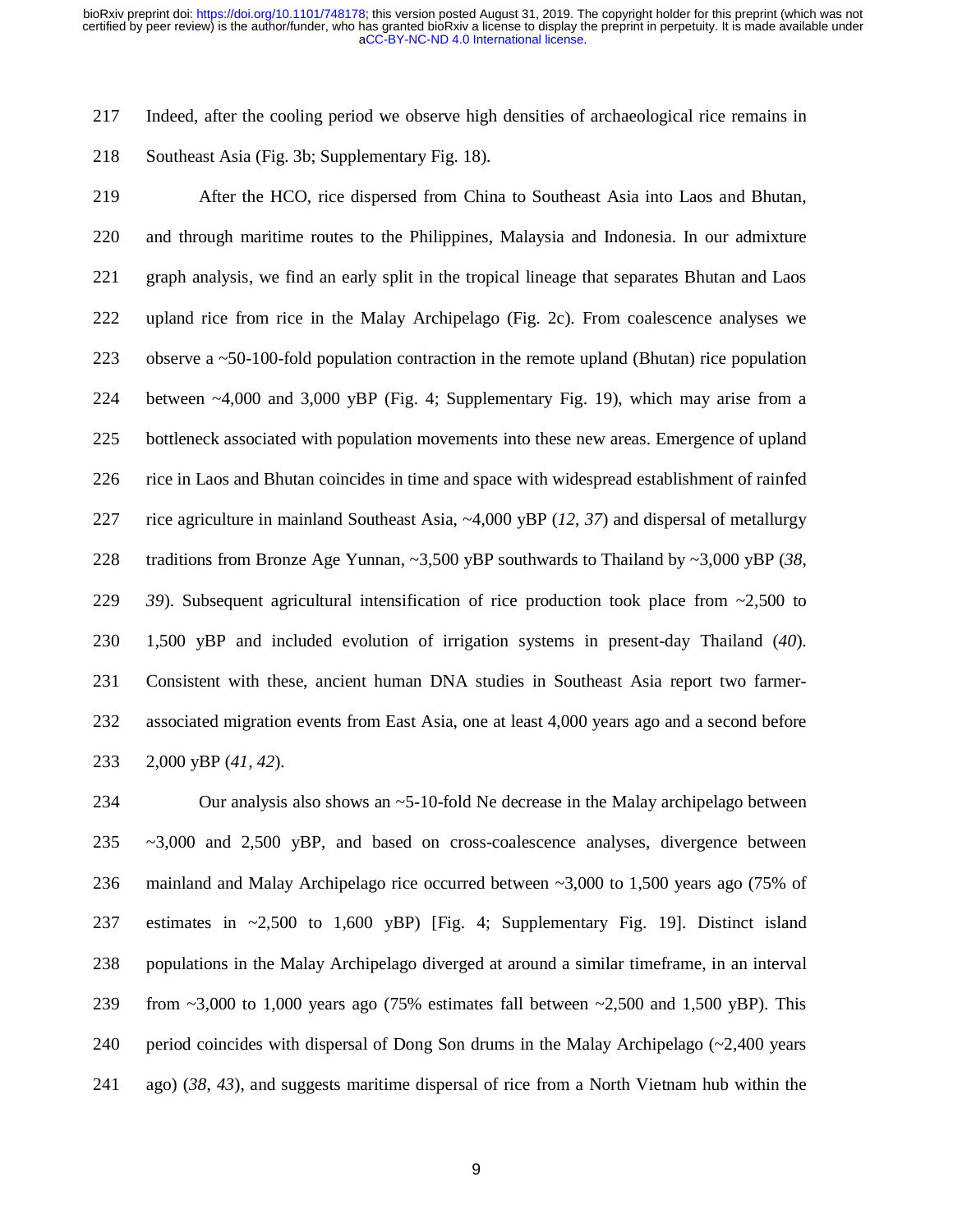242 Austronesian Trading Sphere, which stretched between Taiwan and the Malay Peninsula (*44*, 243 *45*). Ancient DNA studies also suggest a wave of Austronesian human expansion into island 244 Southeast Asia ~2,000 years ago (*41*), which agrees with our estimates of japonica movement 245 into the area. Interestingly, upland temperate japonica in Japan appears to be an admixed 246 population of local lowland temperate rice and upland tropical rice from the Malay 247 Archipelago which may have moved northwards through Taiwan and perhaps the Ryukyu 248 Islands ~1,200 yBP (*46*).

249

250 *Relationships and dispersal of indica subpopulations.* We reconstructed relationships 251 between indica subpopulations with  $k = 2$  to 7. Divergence between Sino-Indian and 252 Southeast Asian indica is present in all graph topologies beginning at  $k = 2$  (Supplementary 253 Fig. 21). At  $k = 3$  we observe separation of mainland and island Southeast Asian 254 subpopulations, while at  $k = 4$  we observe separation of Indian from Chinese landraces. With 255  $k = 5$  and  $k = 7$  we note differentiation of mainland Southeast Asian landraces into 256 subpopulations associated with Laos, Thailand and Cambodia (Fig. 2f). Interestingly, a 257 subpopulation associated primarily with Cambodia, and another in Indonesia, share ancestry 258 with the main Laos/Thailand Southeast Asian lineage as well as an early ancestral indica 259 population. Increasing to  $k = 8$  also increases the number of admixture events in the model to 260 four, which renders further exhaustive graph topology searches unfeasible.

261 Higher diversity of graph topologies in indica, likely due to weaker population 262 structure and elevated gene flow (Supplementary Figs. 14 and 15), makes it difficult to 263 reconstruct indica dispersal routes. Moreover, given the complexity in multiple reconstructed 264 admixture graph topologies, we can only confidently date separation of Chinese and Indian 265 indica, which is unaffected by admixture. Our analysis estimates this divergence at  $\sim 2,500$ 266 and 1,100 yBP (75% of estimates between ~2,000 and 1,400 yBP)[Fig. 5; Supplementary Fig.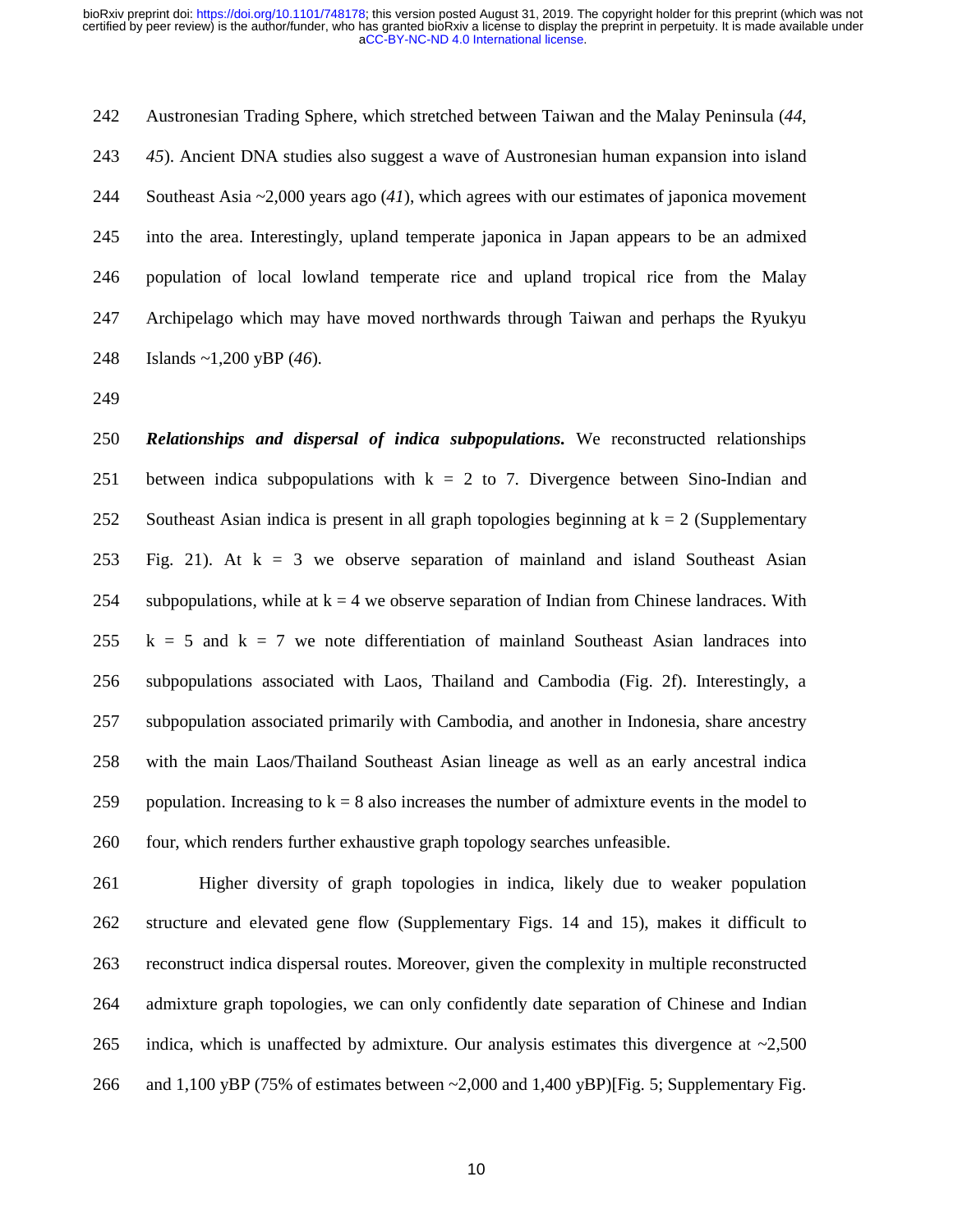267 17]. Possible routes for indica dispersal from India to China could be the Silk Road or more 268 direct passage to Southwest China across the Hengduan mountains. The timing agrees with 269 written reports of the introduction of Buddhism from India to China at ~1,950 yBP (*47*), but 270 is later than the earliest putative finds of indica rice in China (*48*). The close relationship 271 between Indian and Chinese subpopulations is mirrored by higher proportions of irrigated 272 varieties in both regions; in contrast, Southeast Asian varieties are more often rainfed (*19*).

273 Indica dispersal to Southeast Asia (e.g., Thailand and Cambodia) were either from 274 India or China (Fig.5; Supplementary Fig. 22). From archaeobotanical studies, indica arrived 275 in Central Thailand at ~1,800 years ago (*40*), at a time when Asian trade routes were well 276 established (*12*). Late adoption of indica in Southeast Asia is hypothesized to be due to early 277 availability of japonica in this region (*12*). There is no earlier archaeological evidence for 278 indica cultivation in Southeast Asia, and hence it comes as a surprise that indica mainland 279 subpopulations suffered dramatic population size reduction between ~5,000 and 3,500 yBP 280 (Supplementary Fig. 23). It is even more puzzling that a bottleneck in indica subpopulation in 281 Indonesia occurred between ~6,000 and 5,000 yBP, suggesting complex origins, perhaps 282 partially from local wild ancestors or managed pre-domesticated varieties (Supplementary 283 Fig. 22).

284

285 *Summary*. Rice domestication in the Yangtze Valley had an enormous impact on the peoples 286 of East, Southeast and South Asia. In the first ~4,000 years of its history, Japonica rice 287 cultivation was largely confined to China, and its dispersal and diversification did not occur 288 until the global 4.2k cooling event. This abrupt climate change event, which was 289 characterized by a global reduction in humidity and temperature, had widespread 290 consequences: it is believed to have caused the breakdown of rice agriculture in East Asia 291 (*24*, *31*), turnover of cattle ancestry in the Near East (*49*), and the collapse of civilizations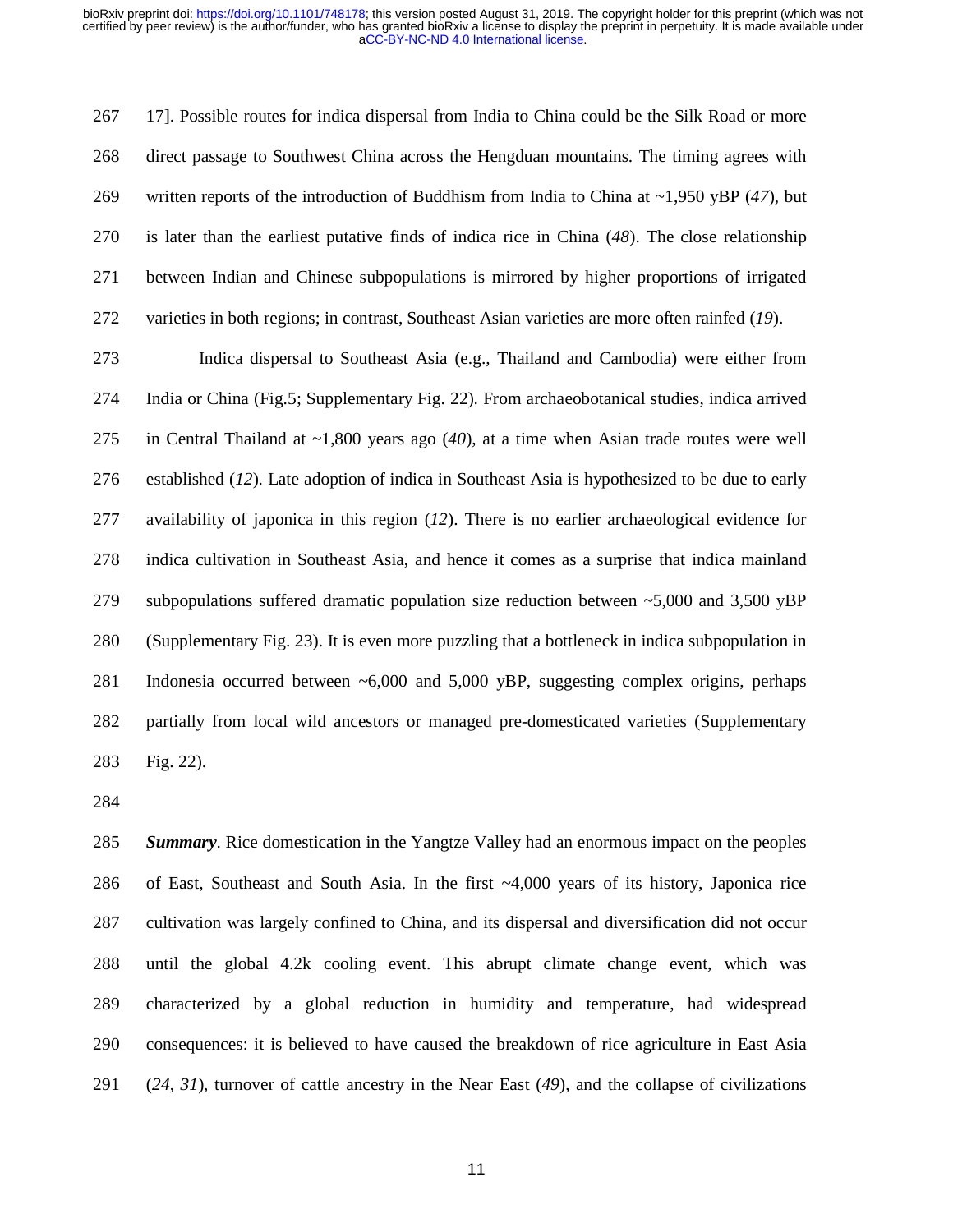292 from Mesopotamia (*50*) to China (*51*). We find from our genomic and paleoclimate 293 modelling that the 4.2 k event coincides with the rise of temperate japonica and the dispersal 294 of rice agriculture southwards into Southeast Asia. Moreover, indica began to be 295 domesticated in South Asia at around this period, and spread later into China and Southeast 296 Asia. Correlation between changing climate and rice distribution raises the possibility for a 297 causal relationship, and indeed we find temperature is a key environmental factor patterning 298 contemporary rice genomic diversity.

299 The ability to infer dispersal patterns of rice arises from the availability of extensive 300 landrace populations, whole genome sequences and population genomic approaches, as well 301 as environmental, archaeobotanical and paleoclimate data. Reconstructing the history of 302 domesticated species provides insight into the evolutionary process, nature of human/plant 303 co-evolutionary dynamics, and extrinsic landscape, environmental, and cultural factors that 304 drive crop dispersal. Armed with knowledge of the pattern of rice dispersal and 305 environmental features that influenced this migration, it may be possible to examine the 306 evolutionary adaptations of rice as it spread to new environments, which could allow us to 307 identify traits and genes to help future breeding efforts.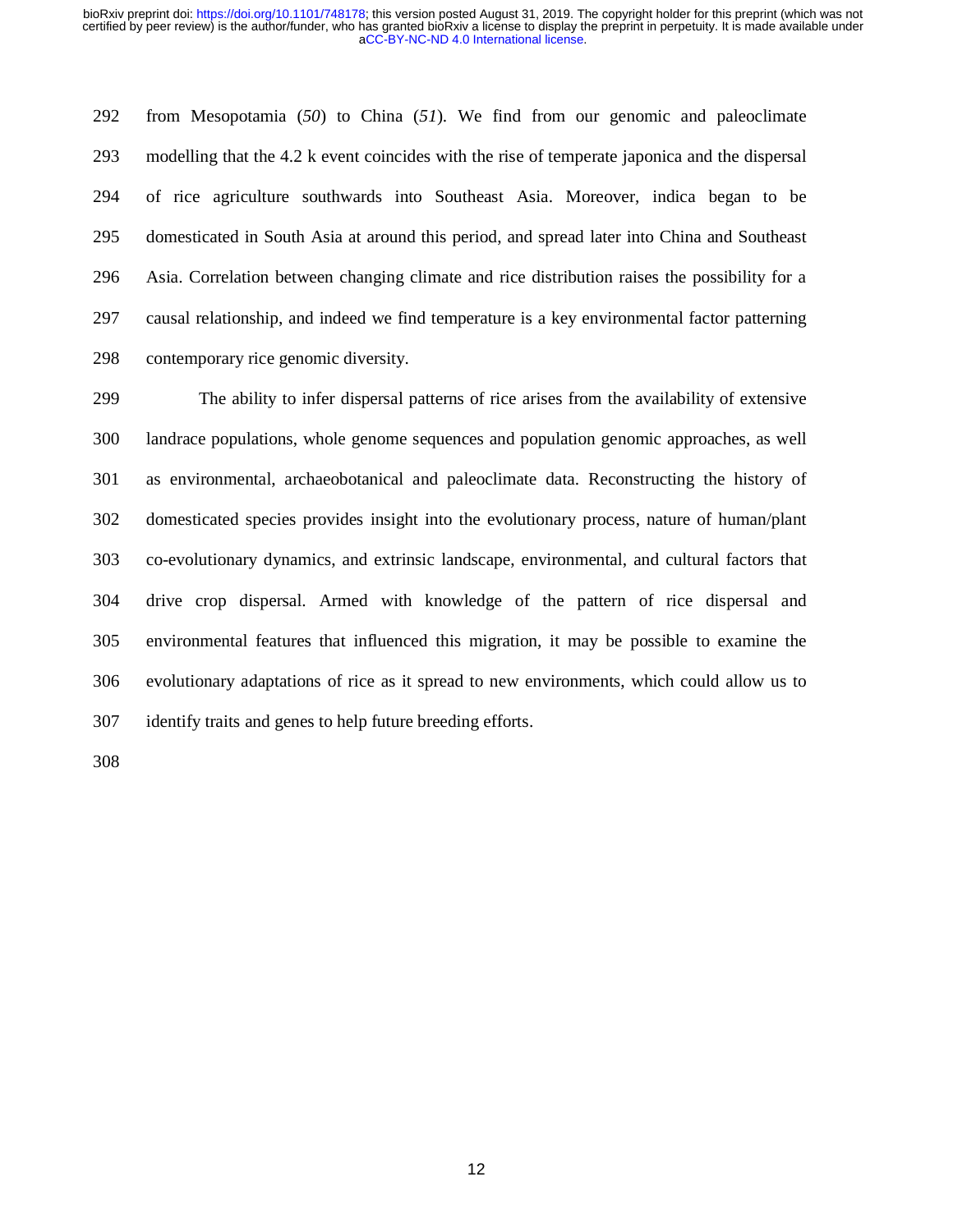#### 309 *References*

310 1. W. Wang, R. Mauleon, Z. Hu, D. Chebotarov, S. Tai, Z. Wu, M. Li, T. Zheng, R. R. 311 Fuentes, F. Zhang, L. Mansueto, D. Copetti, M. Sanciangco, K. C. Palis, J. Xu, C. Sun, 312 B. Fu, H. Zhang, Y. Gao, X. Zhao, F. Shen, X. Cui, H. Yu, Z. Li, M. Chen, J. Detras, Y. 313 Zhou, X. Zhang, Y. Zhao, D. Kudrna, C. Wang, R. Li, B. Jia, J. Lu, X. He, Z. Dong, J. 314 Xu, Y. Li, M. Wang, J. Shi, J. Li, D. Zhang, S. Lee, W. Hu, A. Poliakov, I. Dubchak, V.<br>315 J. Ulat, F. N. Borja, J. R. Mendoza, J. Ali, J. Li, O. Gao, Y. Niu, Z. Yue, M. E. B. 315 J. Ulat, F. N. Borja, J. R. Mendoza, J. Ali, J. Li, Q. Gao, Y. Niu, Z. Yue, M. E. B. 316 Naredo, J. Talag, X. Wang, J. Li, X. Fang, Y. Yin, J.-C. Glaszmann, J. Zhang, J. Li, R. 317 S. Hamilton, R. A. Wing, J. Ruan, G. Zhang, C. Wei, N. Alexandrov, K. L. McNally, Z. 318 Li, H. Leung, Genomic variation in 3,010 diverse accessions of Asian cultivated rice. 319 *Nature*. **557**, 43–49 (2018). 320 2. J. C. Glaszmann, Isozymes and classification of Asian rice varieties. *Theor. Appl. Genet.* 321 **74**, 21–30 (1987). 322 3. D. Q. Fuller, J. van Etten, K. Manning, C. Castillo, E. Kingwell-Banham, A. Weisskopf, 323 L. Qin, Y.-I. Sato, R. J. Hijmans, The contribution of rice agriculture and livestock 324 pastoralism to prehistoric methane levels: an archaeological assessment. *Holocene*. **21**, 325 743–759 (2011). 326 4. D. Q. Fuller, L. Qin, Water management and labour in the origins and dispersal of Asian 327 rice. *World Archaeol.* **41**, 88–111 (2009). 328 5. D. Q. Fuller, L. Qin, Y. Zheng, Z. Zhao, X. Chen, L. A. Hosoya, G.-P. Sun, The 329 domestication process and domestication rate in rice: spikelet bases from the Lower 330 Yangtze. *Science*. **323**, 1607–1610 (2009). 331 6. R. G. Allaby, C. Stevens, L. Lucas, O. Maeda, D. Q. Fuller, Geographic mosaics and 332 changing rates of cereal domestication. *Philos. Trans. R. Soc. Lond. B Biol. Sci.* **372** 333 (2017), doi:10.1098/rstb.2016.0429. 334 7. F. Silva, A. Weisskopf, C. Castillo, C. Murphy, E. Kingwell-Banham, L. Qin, D. Q. 335 Fuller, A tale of two rice varieties: modelling the prehistoric dispersals of japonica and 336 proto-indica rices. *Holocene*. **28**, 1745–1758 (2018). 337 8. D. Q. Fuller, Pathways to Asian civilizations: tracing the origins and spread of rice and 338 rice cultures. *Rice*. **4**, 78–92 (2011). 339 9. X. Huang, N. Kurata, X. Wei, Z.-X. Wang, A. Wang, Q. Zhao, Y. Zhao, K. Liu, H. Lu, 340 W. Li, Y. Guo, Y. Lu, C. Zhou, D. Fan, Q. Weng, C. Zhu, T. Huang, L. Zhang, Y. 341 Wang, L. Feng, H. Furuumi, T. Kubo, T. Miyabayashi, X. Yuan, Q. Xu, G. Dong, Q. 342 Zhan, C. Li, A. Fujiyama, A. Toyoda, T. Lu, Q. Feng, Q. Qian, J. Li, B. Han, A map of 343 rice genome variation reveals the origin of cultivated rice. *Nature*. **490**, 497–501 (2012). 344 10. J. Y. Choi, M. D. Purugganan, Multiple origin but single domestication led to Oryza 345 sativa. *G3*. **8**, 797–803 (2018). 346 11. J. Y. Choi, A. E. Platts, D. Q. Fuller, Y.-L. Hsing, R. A. Wing, Purugganan, The rice 347 paradox: multiple origins but single domestication in Asian rice. *Mol. Biol. Evol.* **34**, 11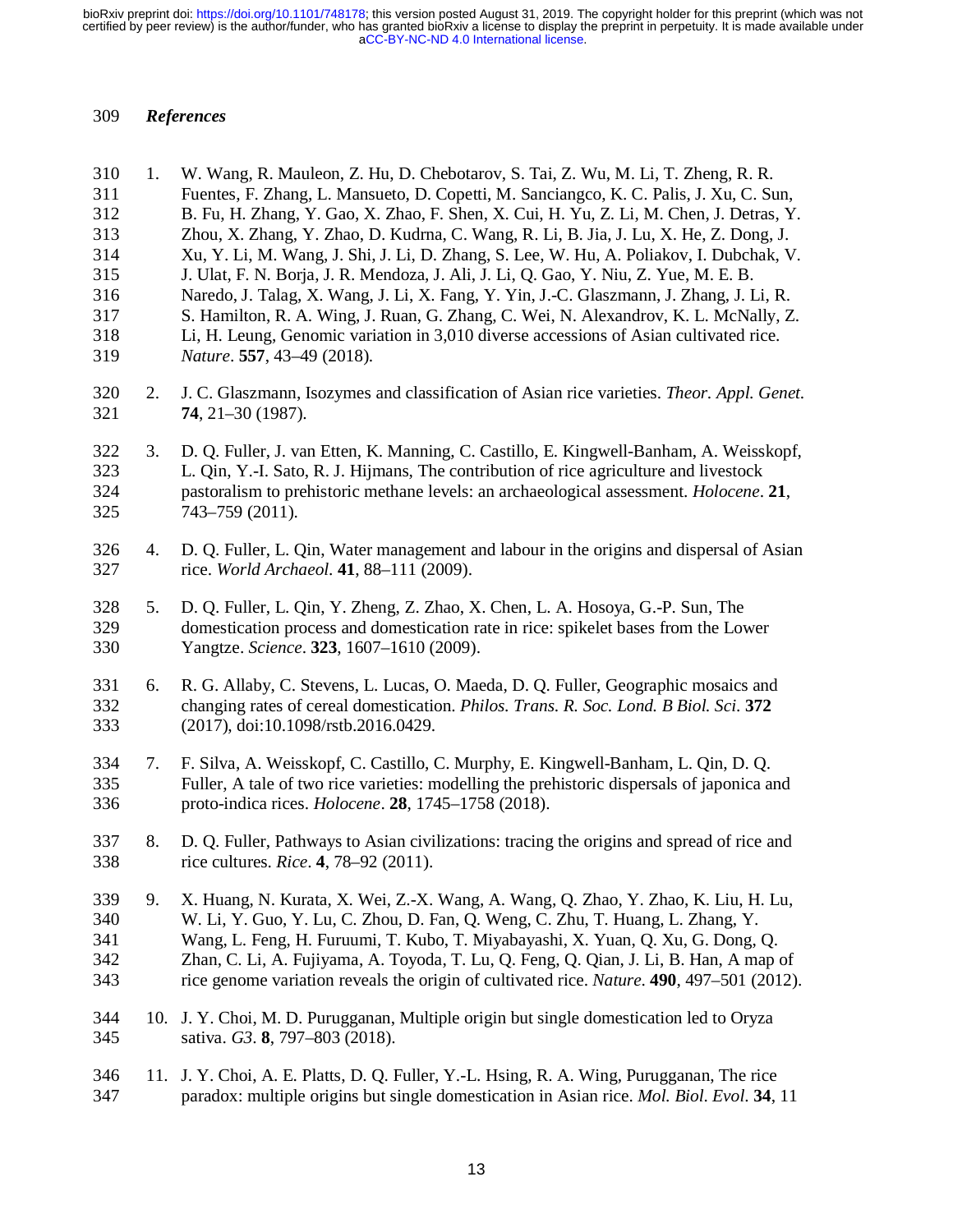- 348 (2017).
- 349 12. D. Q. Fuller, C. C. Castillo, C. Murphy, in *The Routledge handbook of archaeology and*  350 *globalization*, T. Hodos, Ed. (Routledge, New York, 2016), pp. 711–729.
- 351 13. F. Silva, C. J. Stevens, A. Weisskopf, C. Castillo, L. Qin, A. Bevan, D. Q. Fuller, 352 Modelling the geographical origin of rice cultivation in Asia using the rice 353 archaeological database. *PLoS One*. **10**, e0137024 (2015).
- 354 14. L. Excoffier, P. E. Smouse, J. M. Quattro, Analysis of molecular variance inferred from 355 metric distances among DNA haplotypes: application to human mitochondrial DNA 356 restriction data. *Genetics*. **131**, 479–491 (1992).
- 357 15. D. Petkova, J. Novembre, M. Stephens, Visualizing spatial population structure with 358 estimated effective migration surfaces. *Nat. Genet.* **48**, 94–100 (2016).
- 359 16. E. R. Slayton, *Seascape corridors: modeling routes to connect communities across the*  360 *Caribbean Sea* (Sidestone Press, 2018).
- 361 17. P. R. Peres-Neto, P. Legendre, S. Dray, D. Borcard, Variation partitioning of species 362 data matrices: estimation and comparison of fractions. *Ecology*. **87**, 2614–2625 (2006).
- 363 18. J. R. Lasky, D. L. Des Marais, J. K. McKay, J. H. Richards, T. E. Juenger, T. H. Keitt, 364 Characterizing genomic variation of Arabidopsis thaliana: the roles of geography and 365 climate. *Mol. Ecol.* **21**, 5512–5529 (2012).
- 366 19. S. M. Haefele, A. Nelson, R. J. Hijmans, Soil quality and constraints in global rice 367 production. *Geoderma*. **235-236**, 250–259 (2014).
- 368 20. L. Kaufmann, Clustering by means of medoids. *Proc. Statistical Data Analysis Based on*  369 *the L1 Norm* (1987) (available at https://ci.nii.ac.jp/naid/10027761751/).
- 370 21. P. J. Rousseeuw, Silhouettes: a graphical aid to the interpretation and validation of 371 cluster analysis. *J. Comput. Appl. Math.* (1987) (available at 372 https://www.sciencedirect.com/science/article/pii/0377042787901257).
- 373 22. D. H. Alexander, J. Novembre, K. Lange, Fast model-based estimation of ancestry in 374 unrelated individuals. *Genome Res.* **19**, 1655–1664 (2009).
- 375 23. N. Patterson, P. Moorjani, Y. Luo, S. Mallick, N. Rohland, Y. Zhan, T. Genschoreck, T. 376 Webster, D. Reich, Ancient admixture in human history. *Genetics*. **192**, 1065–1093 377 (2012).
- 378 24. C.-B. An, L. Tang, L. Barton, F.-H. Chen, Climate change and cultural response around 379 4000 cal yr B.P. in the western part of Chinese Loess Plateau. *Quat. Res.* **63**, 347–352 380 (2005).
- 381 25. M. J. C. Walker, M. Berkelhammer, S. Björck, L. C. Cwynar, D. A. Fisher, A. J. Long, 382 J. J. Lowe, R. M. Newnham, S. O. Rasmussen, H. Weiss, Formal subdivision of the 383 Holocene series/epoch: a discussion paper by a working group of INTIMATE 384 (integration of ice-core, marine and terrestrial records) and the subcommission on 385 Quaternary stratigraphy (International Commission on Stratigraphy). *J. Quat. Sci.* **27**,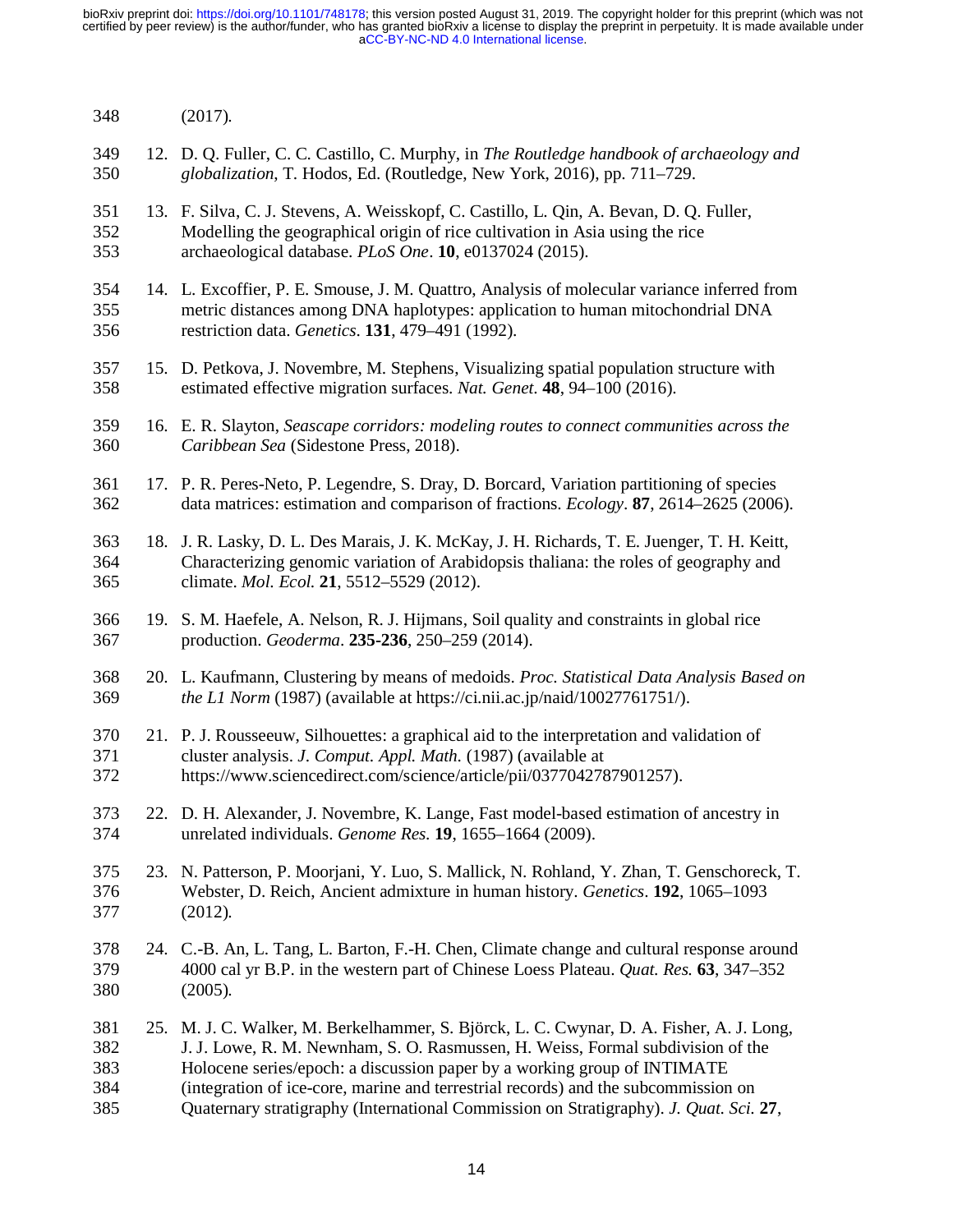- 386 649–659 (2012).
- 387 26. R. E. Lanehart, R. H. Tykot, A. P. Underhill, F. Luan, H. Yu, H. Fang, C. Fengshu, G. 388 Feinman, L. Nicholas, Dietary adaptation during the Longshan period in China: stable 389 isotope analyses at Liangchengzhen (southeastern Shandong). *J. Archaeol. Sci.* **38**, 390 2171–2181 (2011).
- 391 27. J. D. Guedes, M. Jiang, K. He, X. Wu, Z. Jiang, Site of Baodun yields earliest evidence 392 for the spread of rice and foxtail millet agriculture to south-west China. *Antiquity*. **87**, 393 758–771 (2013).
- 394 28. J. D. Guedes, E. E. Butler, Modeling constraints on the spread of agriculture to 395 Southwest China with thermal niche models. *Quat. Int.* **349**, 29–41 (2014).
- 396 29. R. Dal Martello, R. Min, C. Stevens, C. Higham, T. Higham, L. Qin, D. Q. Fuller, Early 397 agriculture at the crossroads of China and Southeast Asia: archaeobotanical evidence 398 and radiocarbon dates from Baiyangcun, Yunnan. *Journal of Archaeological Science:*  399 *Reports*. **20**, 711–721 (2018).
- 400 30. D. Q. Fuller, A. R. Weisskopf, C. Castillo, Pathways of rice diversification across Asia. 401 *Archaeology International*. **19**, 84–96 (2016).
- 402 31. J. d'Alpoim Guedes, G. Jin, R. K. Bocinsky, The impact of climate on the spread of rice 403 to north-eastern China: a new look at the data from Shandong province. *PLoS One*. **10**, 404 e0130430 (2015).
- 405 32. G. W. Crawford, G.-A. Lee, Agricultural origins in the Korean Peninsula. *Antiquity*. **77**, 406 87–95 (2003).
- 407 33. S.-M. Ahn, The emergence of rice agriculture in Korea: archaeobotanical perspectives. 408 *Archaeol. Anthropol. Sci.* **2**, 89–98 (2010).
- 409 34. X. Yang, W. Wang, Y. Zhuang, Z. Li, Z. Ma, Y. Ma, Y. Cui, J. Wei, D. Q. Fuller, New 410 radiocarbon evidence on early rice consumption and farming in South China. *Holocene*. 411 **27**, 1045–1051 (2017).
- 412 35. J. d'Alpoim Guedes, R. K. Bocinsky, Climate change stimulated agricultural innovation 413 and exchange across Asia. *Sci Adv*. **4**, eaar4491 (2018).
- 414 36. S. A. Marcott, J. D. Shakun, P. U. Clark, A. C. Mix, A reconstruction of regional and 415 global temperature for the past 11,300 years. *Science*. **339**, 1198–1201 (2013).
- 416 37. C. C. Castillo, D. Q. Fuller, P. J. Piper, P. Bellwood, M. Oxenham, Hunter-gatherer<br>417 specialization in the late Neolithic of southern Vietnam the case of Rach Nui. *Oua* 417 specialization in the late Neolithic of southern Vietnam – the case of Rach Nui. *Quat.*  418 *Int.* **489**, 63–79 (2018).
- 419 38. C. Higham, *The Bronze Age of Southeast Asia* (Cambridge University Press, 1996).
- 420 39. C. F. W. Higham, Debating a great site: Ban Non Wat and the wider prehistory of 421 Southeast Asia. *Antiquity*. **89**, 1211–1220 (2015).
- 422 40. C. C. Castillo, C. F. W. Higham, K. Miller, N. Chang, K. Douka, T. F. G. Higham, D. Q.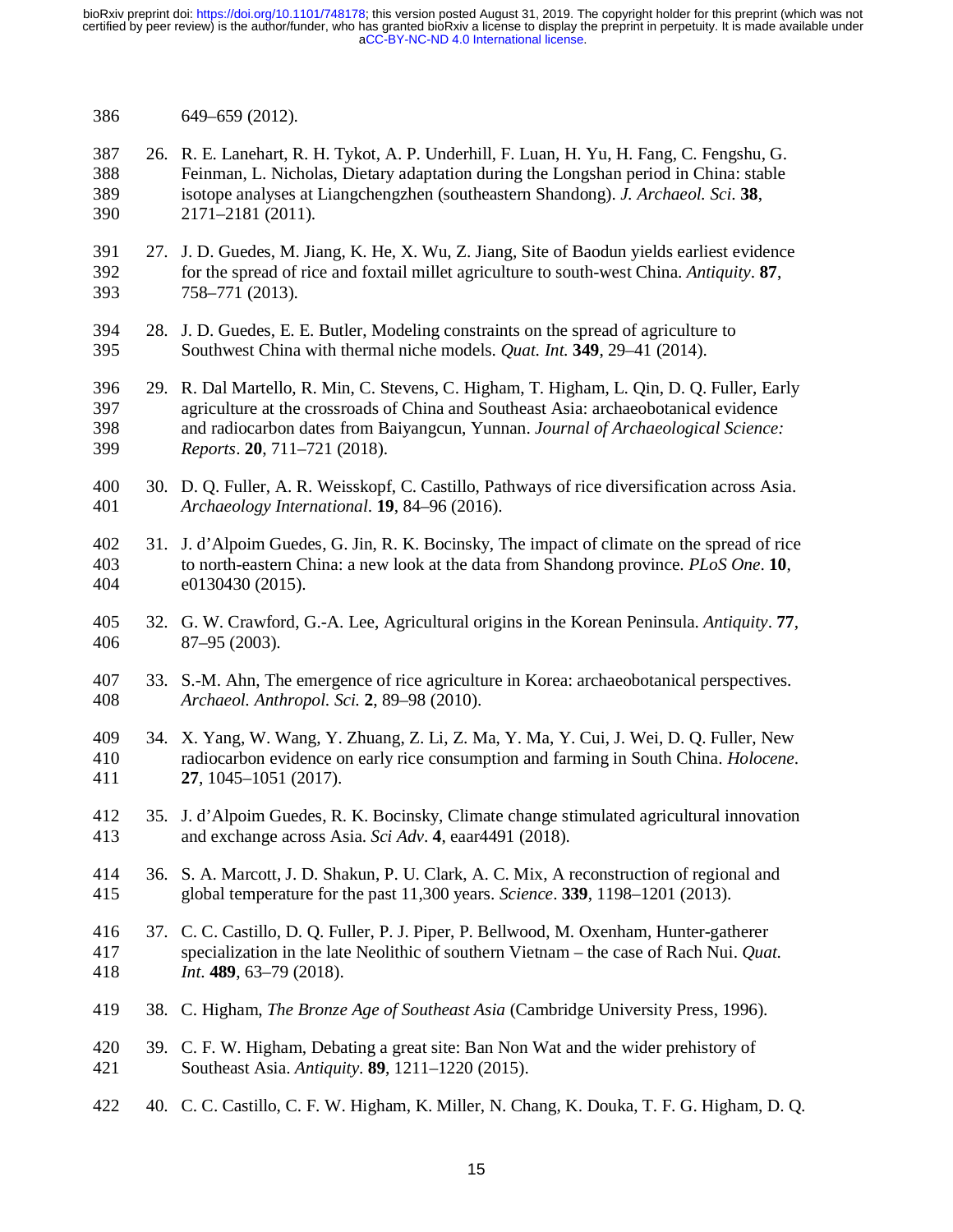| 423 | Fuller, Social responses to climate change in Iron Age north-east Thailand: new |
|-----|---------------------------------------------------------------------------------|
| 424 | archaeobotanical evidence. Antiquity. 92, 1274–1291 (2018).                     |

| 425 | 41. H. McColl, F. Racimo, L. Vinner, F. Demeter, T. Gakuhari, J. V. Moreno-Mayar, G. van       |
|-----|------------------------------------------------------------------------------------------------|
| 426 | Driem, U. Gram Wilken, A. Seguin-Orlando, C. de la Fuente Castro, S. Wasef, R.                 |
| 427 | Shoocongdej, V. Souksavatdy, T. Sayavongkhamdy, M. M. Saidin, M. E. Allentoft, T.              |
| 428 | Sato, A.-S. Malaspinas, F. A. Aghakhanian, T. Korneliussen, A. Prohaska, A.                    |
| 429 | Margaryan, P. de Barros Damgaard, S. Kaewsutthi, P. Lertrit, T. M. H. Nguyen, H.-C.            |
| 430 | Hung, T. Minh Tran, H. Nghia Truong, G. H. Nguyen, S. Shahidan, K. Wiradnyana, H.              |
| 431 | Matsumae, N. Shigehara, M. Yoneda, H. Ishida, T. Masuyama, Y. Yamada, A. Tajima,               |
| 432 | H. Shibata, A. Toyoda, T. Hanihara, S. Nakagome, T. Deviese, A.-M. Bacon, P.                   |
| 433 | Duringer, J.-L. Ponche, L. Shackelford, E. Patole-Edoumba, A. T. Nguyen, B. Bellina-           |
| 434 | Pryce, J.-C. Galipaud, R. Kinaston, H. Buckley, C. Pottier, S. Rasmussen, T. Higham, R.        |
| 435 | A. Foley, M. M. Lahr, L. Orlando, M. Sikora, M. E. Phipps, H. Oota, C. Higham, D. M.           |
| 436 | Lambert, E. Willerslev, The prehistoric peopling of Southeast Asia. Science. 361, 88–92        |
| 437 | (2018).                                                                                        |
| 438 | 42. M. Lipson, O. Cheronet, S. Mallick, N. Rohland, M. Oxenham, M. Pietrusewsky, T. O.         |
| 439 | Pryce, A. Willis, H. Matsumura, H. Buckley, K. Domett, G. H. Nguyen, H. H. Trinh, A.           |
| 440 | A. Kyaw, T. T. Win, B. Pradier, N. Broomandkhoshbacht, F. Candilio, P. Changmai, D.            |
| 441 | Fernandes, M. Ferry, B. Gamarra, E. Harney, J. Kampuansai, W. Kutanan, M. Michel,              |
| 442 | M. Novak, J. Oppenheimer, K. Sirak, K. Stewardson, Z. Zhang, P. Flegontov, R.                  |
| 443 | Pinhasi, D. Reich, Ancient genomes document multiple waves of migration in Southeast           |
| 444 | Asian prehistory. Science. 361, 92-95 (2018).                                                  |
| 445 | 43. A. Calò, The distribution of bronze drums in early Southeast Asia: trade routes and        |
| 446 | cultural spheres (Archaeopress, 2009).                                                         |
| 447 | 44. C. C. Castillo, B. Bellina, D. Q. Fuller, Rice, beans and trade crops on the early         |
| 448 | maritime Silk Route in Southeast Asia. Antiquity. 90, 1255–1269 (2016).                        |
| 449 | 45. H.-C. Hung, Y. Iizuka, P. Bellwood, K. D. Nguyen, B. Bellina, P. Silapanth, E. Dizon,      |
| 450 | R. Santiago, I. Datan, J. H. Manton, Ancient jades map 3,000 years of prehistoric              |
| 451 | exchange in Southeast Asia. Proc. Natl. Acad. Sci. U. S. A. 104, 19745–19750 (2007).           |
| 452 | 46. H. Takamiya, M. J. Hudson, H. Yonenobu, T. Kurozumi, T. Toizumi, An extraordinary          |
| 453 | case in human history: Prehistoric hunter-gatherer adaptation to the islands of the            |
| 454 | Central Ryukyus (Amami and Okinawa archipelagos), Japan. <i>Holocene</i> . <b>26</b> , 408–422 |
| 455 | (2016).                                                                                        |
| 456 | 47. E. Zürcher, in The Buddhist conquest of China (Brill, 1972).                               |
| 457 | 48. Z. Deng, L. Qin, Y. Gao, A. R. Weisskopf, C. Zhang, D. Q. Fuller, From early               |
| 458 | domesticated rice of the middle Yangtze basin to millet, rice and wheat agriculture:           |
| 459 | archaeobotanical macro-remains from Baligang, Nanyang basin, central China (6700-              |
| 460 | 500 BC). PLoS One. 10, e0139885 (2015).                                                        |
| 461 | 49. M. P. Verdugo, V. E. Mullin, A. Scheu, V. Mattiangeli, K. G. Daly, P. Maisano Delser,      |
| 462 | A. J. Hare, J. Burger, M. J. Collins, R. Kehati, P. Hesse, D. Fulton, E. W. Sauer, F. A.       |
| 463 | Mohaseb, H. Davoudi, R. Khazaeli, J. Lhuillier, C. Rapin, S. Ebrahimi, M. Khasanov, S.         |
| 464 | M. F. Vahidi, D. E. MacHugh, O. Ertuğrul, C. Koukouli-Chrysanthaki, A. Sampson, G.             |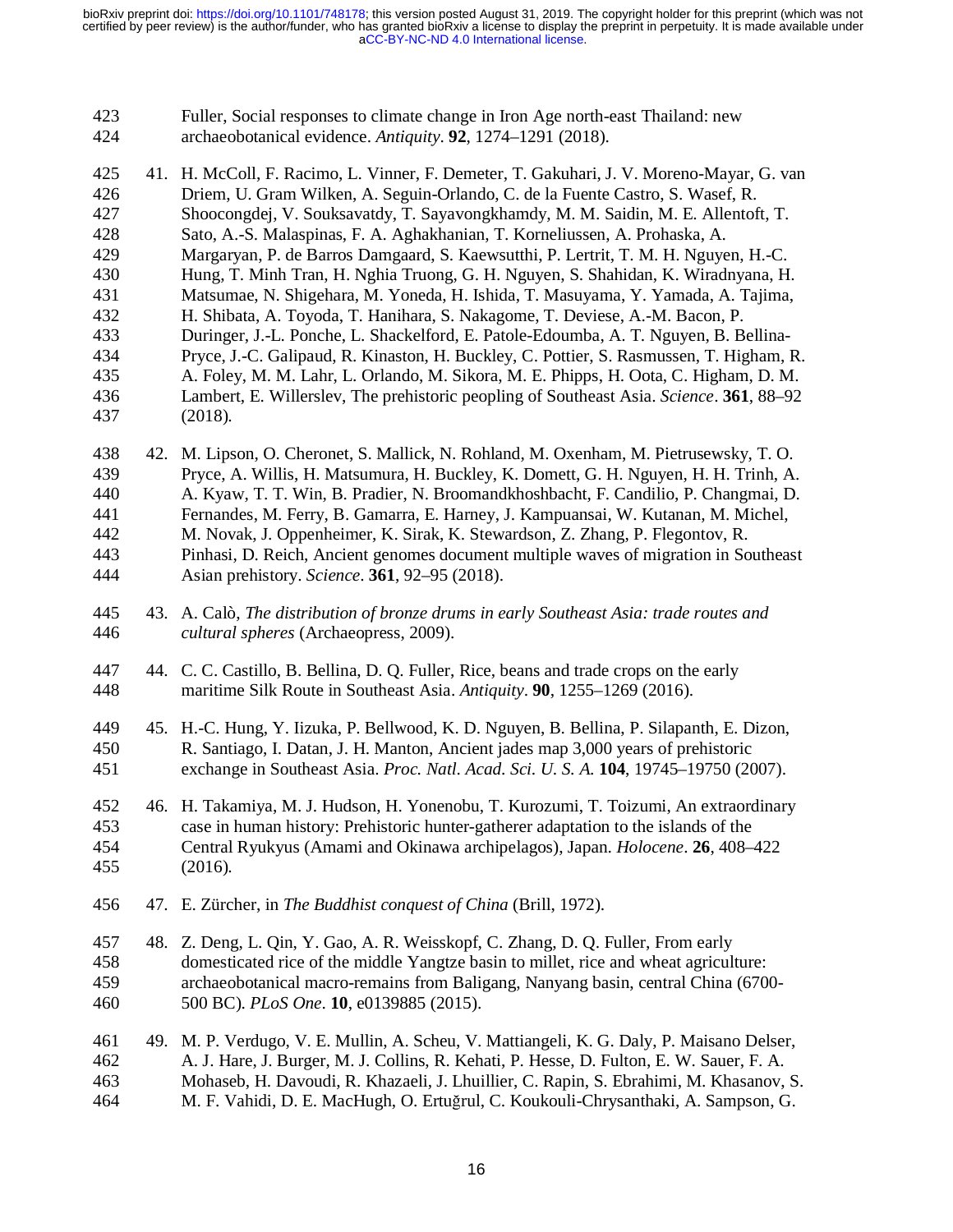- 465 Kazantzis, I. Kontopoulos, J. Bulatovic, I. Stojanović, A. Mikdad, N. Benecke, J.
- 466 Linstädter, M. Sablin, R. Bendrey, L. Gourichon, B. S. Arbuckle, M. Mashkour, D.
- 467 Orton, L. K. Horwitz, M. D. Teasdale, D. G. Bradley, Ancient cattle genomics, origins,
- 468 and rapid turnover in the Fertile Crescent. *Science*. **365**, 173–176 (2019).
- 469 50. A. Gibbons, How the akkadian empire was hung out to dry. *Science*. **261**, 985 (1993).
- 470 51. J. Wang, L. Sun, L. Chen, L. Xu, Y. Wang, X. Wang, The abrupt climate change near 471 4,400 yr BP on the cultural transition in Yuchisi, China and its global linkage. *Sci. Rep.* 472 **6**, 27723 (2016).
- 473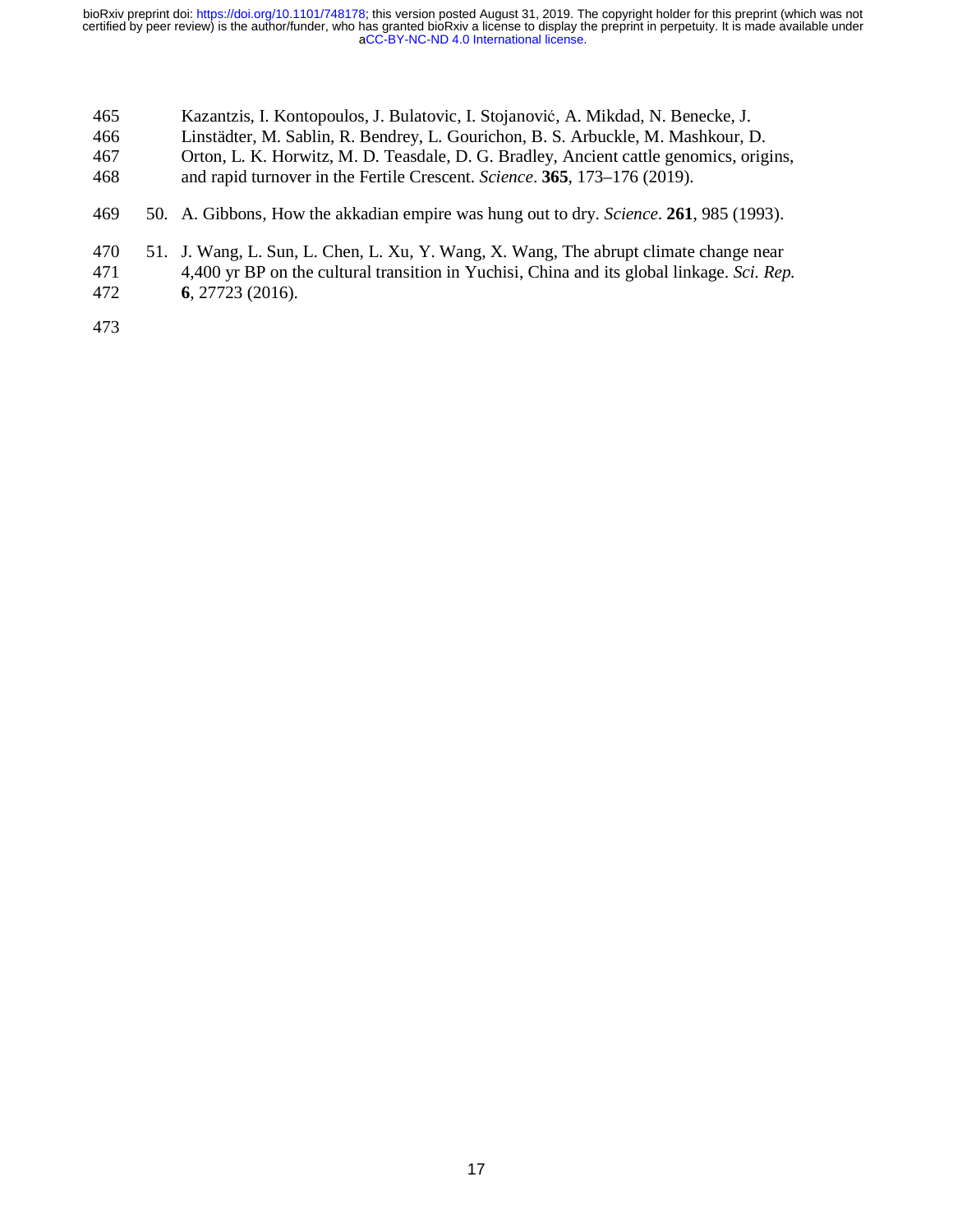# 474 *Acknowledgments*

| 475 | We would like to thank our colleagues for helpful discussions on this project. Funding: This |
|-----|----------------------------------------------------------------------------------------------|
| 476 | work was supported in part by Zegar Family Foundation grant A16-0051-004 and US              |
| 477 | National Science Foundation Plant Genome Research Program grant IOS-1546218 to MDP,          |
| 478 | Portugal Fundação para a Ciência e a Tecnologia grant #EXPL/BIA-BIC/0947/2012 to SN,         |
| 479 | Gordon and Betty Moore Foundation/Life Sciences Research Foundation grant                    |
| 480 | GBMF2550.06 to SCG, US National Science Foundation grant PRFB #1711950 to ESB,               |
| 481 | Natural Environment Research Council, UK grant NE/N010957/1 to CCC and DQF, US               |
| 482 | National Science Foundation grant BCS-1632207 to JdAG and United States Department of        |
| 483 | Agriculture, National Institute of Food and Agriculture grant 2019-67009-29006 to JRL.       |
| 484 | <b>Author contributions:</b> RMG and MDP conceived and designed the study with input from    |
| 485 | JRL and SCG. JYC, ISP and OW generated sequencing data. MDP, SN and MMO supervised           |
| 486 | laboratory work. RMG assembled and processed the sequencing data. SCG and ESB                |
| 487 | assembled and processed the environmental data with input from JRL. JRL lead the spatial     |
| 488 | analyses with input from RMG. ESB and ERS carried out travel time analyses with input        |
| 489 | from JRL. JRL carried out RDA analyses. RMG carried out population structure, admixture      |
| 490 | graph and coalescence analyses. RKB and JAdG conducted thermal niche modelling. DQF,         |
| 491 | CCC and JAdG provided archaeological context. MDP, RMG and JRL wrote the manuscript          |
| 492 | with input from all authors. Competing interests: Authors declare no competing interests.    |
| 493 | Data and materials availability: Raw FASTQ reads for 178 accessions whose genomes            |
| 494 | were re-sequenced for this study have been deposited in the Sequence Read Archive under      |
| 495 | SRA Bioproject accession numbers PRJNA422249 and PRJNA557122. Sources for all                |
| 496 | downloaded data are available in the supplementary materials. Code repositories are refered  |
| 497 | in the supplementary materials                                                               |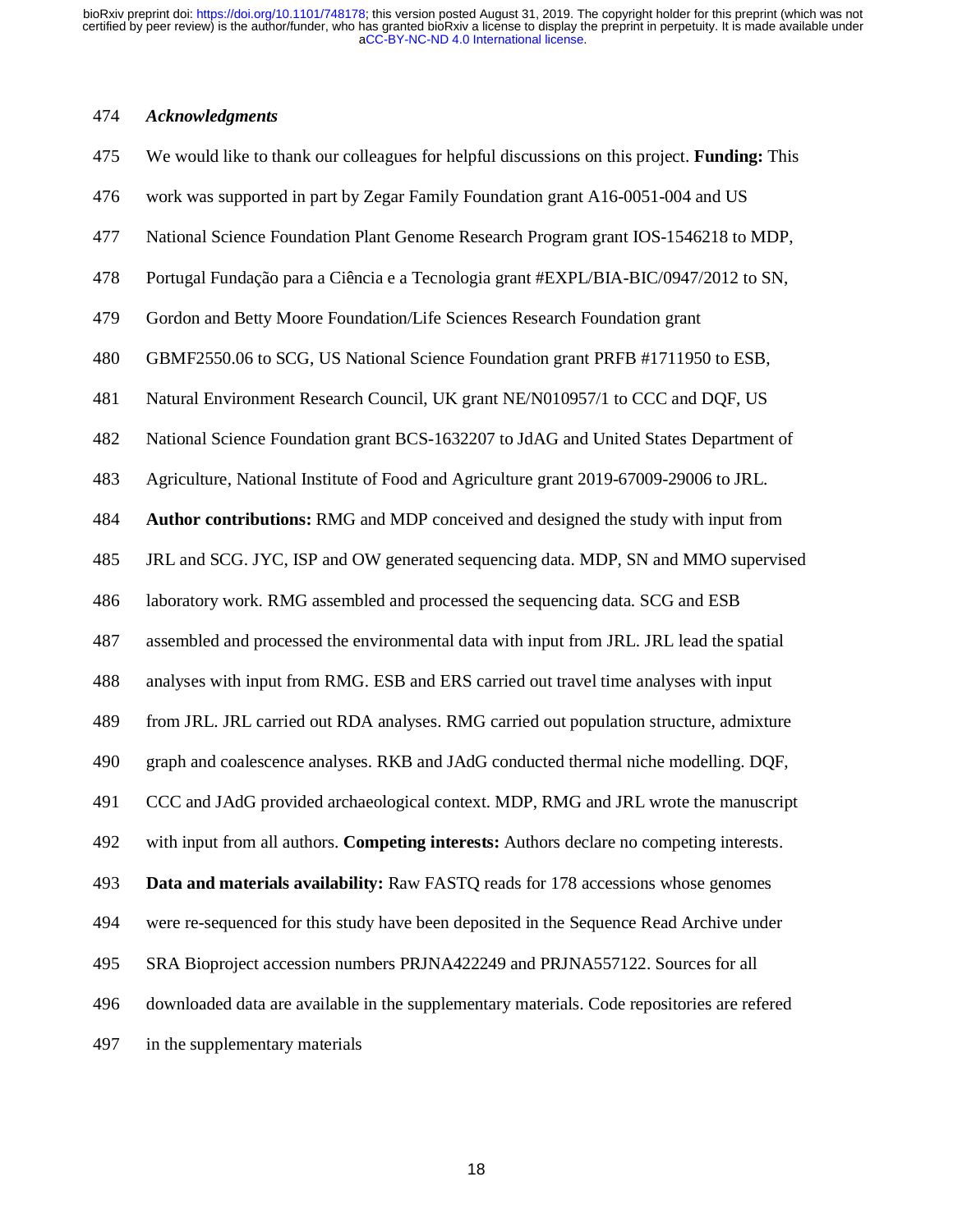

498<br>499 499 **Figure 1: Factors underlying geographic distribution of genomic diversity in japonica**  500 **and indica.** Maps of collection sites for (a) japonica and (b) indica landraces used in this

501 study. Colors represent regions of origin. (c) Japonica and (d) indica effective migration 502 surfaces representing migration barriers (orange) and channels (cyan). (e) Japonica and (f) 503 indica genomic diversity is best explained by a combination of four factors represented in 504 Euler plots: travel time (migration resistance) or geographic distance, abiotic variables 505 (temperature, moisture and soil characteristics), linguistic group, and culinary properties 506 (stickiness). Fields of squares represent total genomic variation, while elliptic shapes

- 507 represent genomic variation explained by particular factor. (g) Japonica and (h) indica
- 508 genotypes projected on the first two canonical axes of redundancy analysis. Arrows represent
- 509 environmental predictors (acronyms explained in the legend) that strongly correlate with a
- 510 maximal proportion of linear combinations of SNPs.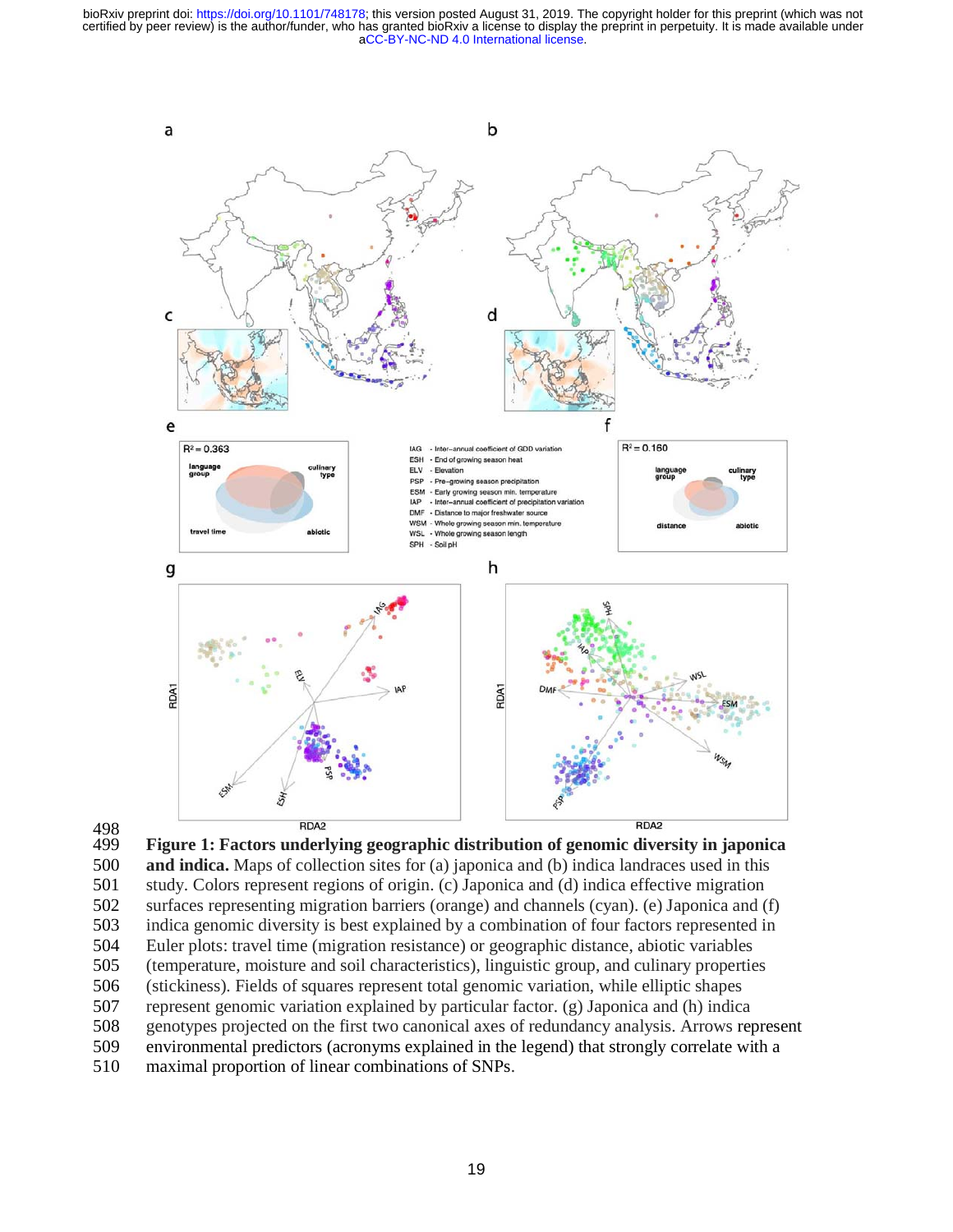



511 **Figure 2: Japonica and indica rice subpopulations.** (a) All japonica and (d) indica 513 landraces projected onto first two dimensions after multidimensional scaling of genomic 514 distances. (a) japonica genotypes were clustered using k-medoids  $(k = 9$  subpopulations) and 515 filtered using silhouette parameters, which resulted in  $K = 8$  discrete subpopulations (colored 516 labels). (d) indica genotypes were clustered using k-medoids ( $k = 7$  subpopulations) and 517 filtered resulting in  $K = 6$  discrete subpopulations (colored labels). Pie charts representing the 518 geographical composition of each discrete subpopulation of (b) japonica and (e) indica<br>519 subgroups. Chart diameter is proportional to the number of individuals in each subpopu subgroups. Chart diameter is proportional to the number of individuals in each subpopulation. 520 (c) Admixture graph for  $k = 9$ ,  $K = 8$  japonica subpopulations, rooted with *Oryza barthii* as<br>521 an outgroup. This graph represents topology consistent between models for all lower k's. (f) an outgroup. This graph represents topology consistent between models for all lower  $k$ 's. (f) 522 Best admixture graph for  $k = 7$ ,  $K = 6$  indica subpopulations, rooted with *O. barthii* as an 523 outgroup. Although this represents the best model, it is not consistent with other topologies at 524 lower k's, likely due to complex history of indica. (c and f) Solid lines with arrowheads 525 represent uniform ancestries (attached numbers show scaled drift parameter  $f_2$ ), while dashed<br>526 lines represent mixed ancestries (% values indicate estimated proportion of ancestry).

lines represent mixed ancestries (% values indicate estimated proportion of ancestry).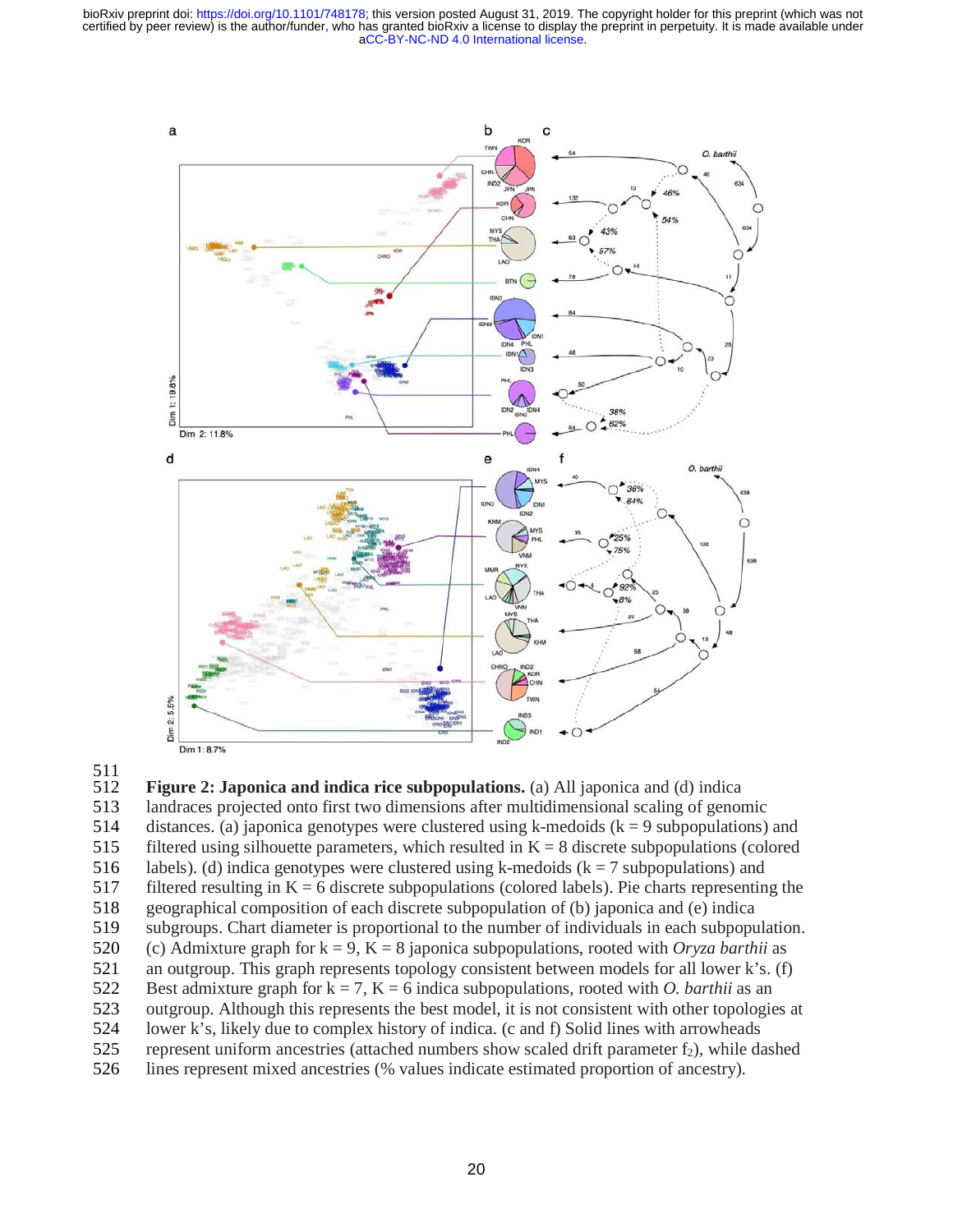

528 **Figure 3: Demographic, paleoenvironmental and archaeological context of temperate** 

- 529 **japonica rice emergence.** (a) The distribution of temperate-tropical split times estimated 530 from cross-coalescence analysis carried out for 50 pairs of temperate and tropical individuals.
- 
- 531 (b) Maps indicating geographic locations and densities of archaeological sites with rice
- 532 macro-remains. To the left: cumulative archaeobotanical evidence from 9,000-4,400 years
- 533 BP, to the right: cumulative archaeobotanical evidence from 3,500-1,000 years BP. Effective
- 534 population sizes over time in (c) tropical and (d) temperate japonica subpopulations. Thin
- 535 lines represent demographic histories for 50 randomly sampled individuals, while bold lines 536 represent joint models. (e) Probability of tropical rice being in the thermal niche (assuming
- 537 requirement of 2900 growing degree days, at 10°C base) over time. The mean (thick black
- 538 line) and the interquartile range, 25% to 75% (gray shaded area) of probability of being in the
- 539 thermal niche. The thin black lines are the mean probabilities using the lower and upper
- 540 confidence intervals of the temperature reconstruction. The two inset maps show the
- 541 geographic distribution of niche probabilities; to the left: before climate cooling (4,400 years
- 542 BP), to the right: after climate cooling (3,500 years BP).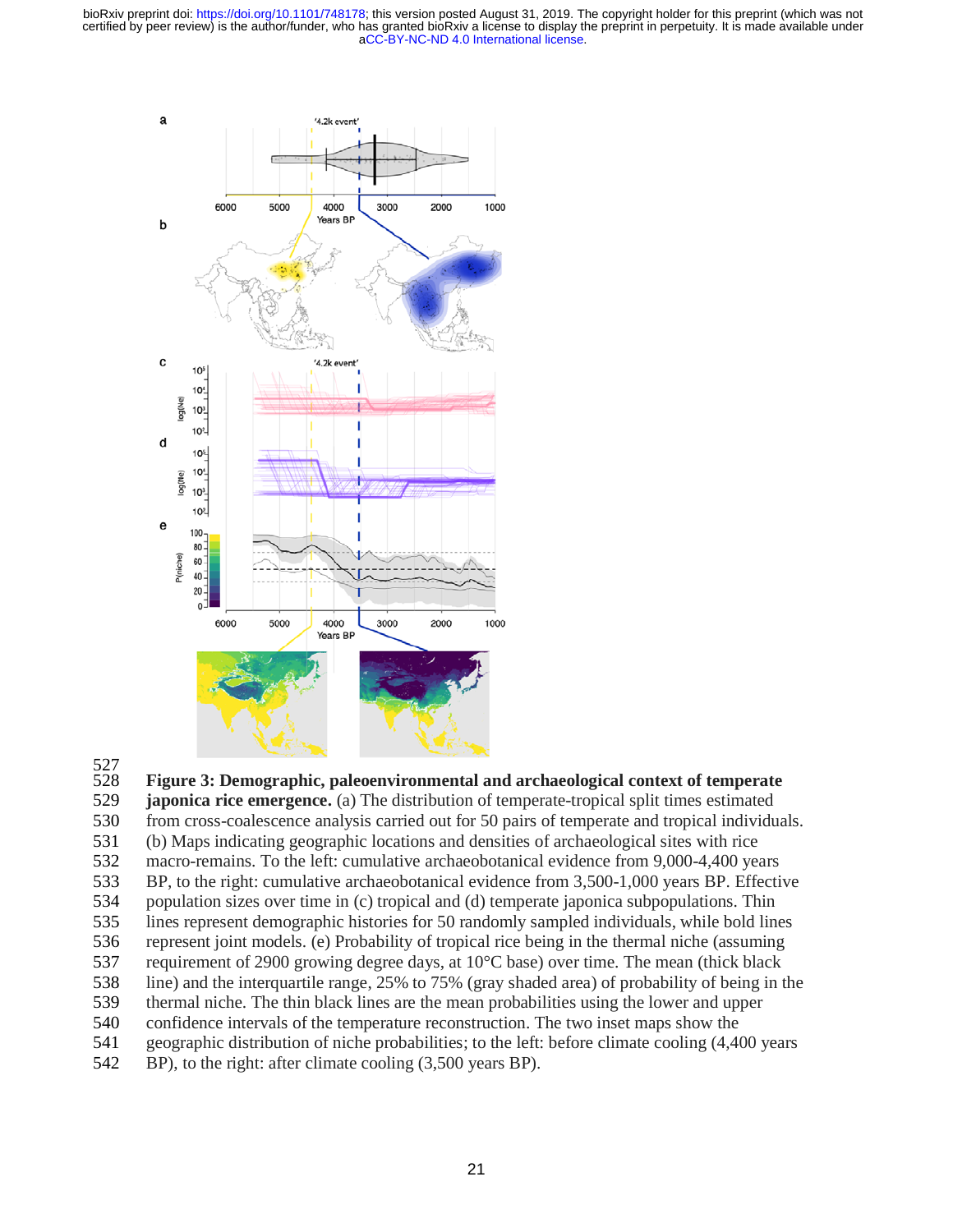

543<br>544 Figure 4: Proposed dispersal map of japonica rice in Asia. Map generated for japonica, K  $545 = 8$  discrete subpopulations. The geographic distributions of subpopulations were represented 546 as colored, two-dimensional Kernel density fields. Bold circles represent leaves in the 547 admixture graphs and are mapped close to the centers of subpopulation distributions. Dashed 548 circles represent hypothetical ancestral subpopulations inferred from splits in best-matching 549 admixture graphs; their precise geographic placement is uncertain. The distribution of split 550 times between non-admixed subpopulations was created from cross-coalescence estimates 551 summarized over all k levels and presented as violin plots. Arrows indicate hypothetical 552 routes of dispersal. 553